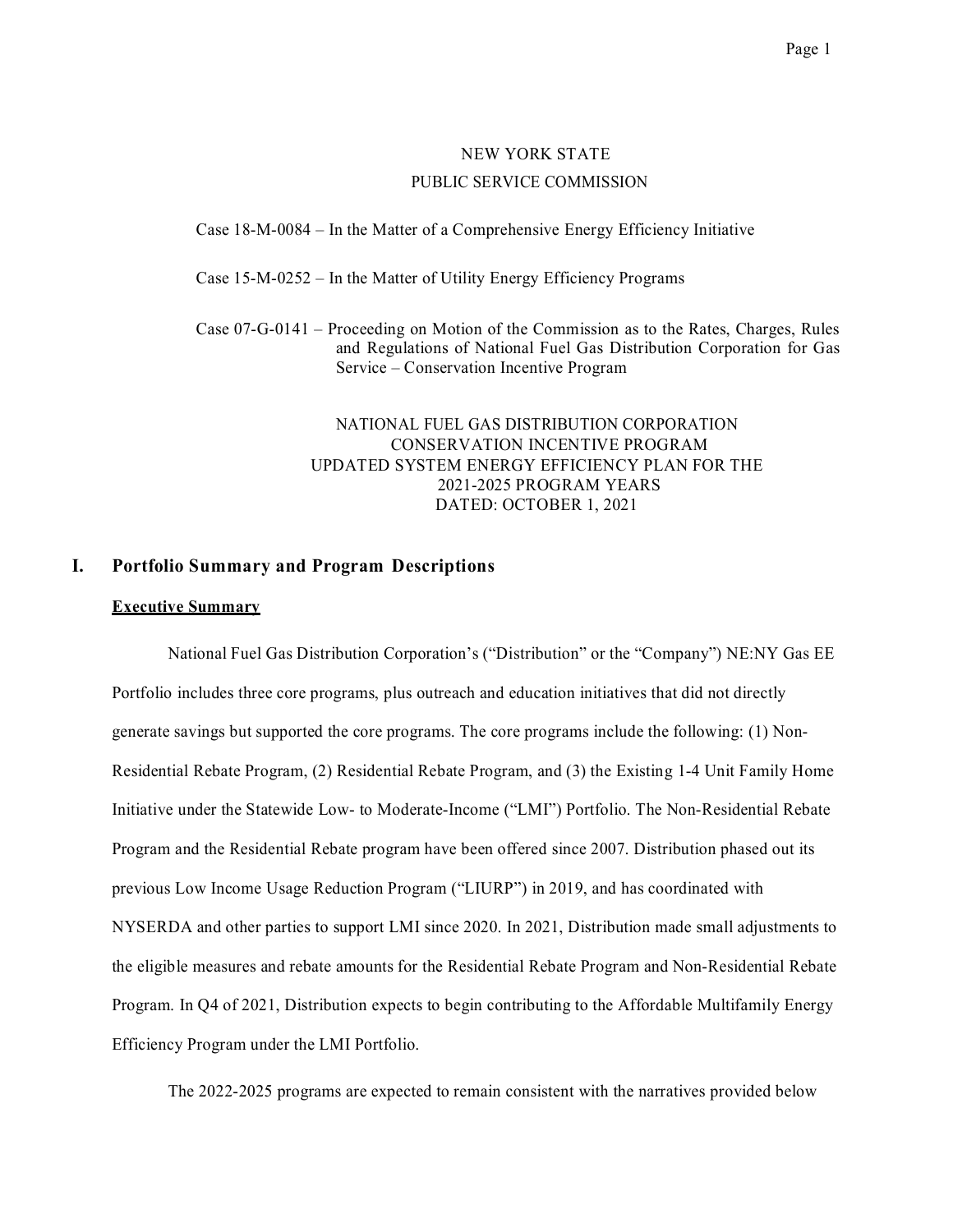for the 2021 programs. Forecasted savings and budgets are provided in the portfolio overviews. Distribution will include a description of any changes to the programs during 2021 or future years in future annual or quarterly SEEP filings, in accordance with Staff's SEEP Guidance Document.

#### **Non-Residential Rebate Program Description**

#### **2021 Program Narrative**

The Non-Residential Rebate Program is a space, water and process heating equipment replacement program that offers fixed and customized rebate incentives to non-residential customers. It was modeled after a Vermont Gas Systems program that was cited by the American Council for an Energy-Efficient Economy ("ACEEE") as an exemplary natural gas energy efficiency program. The goal of the program is to provide cost effective incentives to non- residential customers utilizing natural gas efficiently in their business operations.

Fixed rebates on pre-qualified equipment are available to customers and are designed to be quick and easy, utilizing a straightforward application process. For fixed rebates, Distribution sets minimum efficiency levels for each appliance type based on federal Energy Star and New York State Energy Smart guidelines.

Customized rebates are also available to customers on a case-by-case basis, at a level of \$15 per Mcf multiplied by an estimate of natural gas energy savings to be achieved from the completion of a project. These rebates are available for energy efficient: furnaces, boilers, water heaters, process heating equipment, steam/hot water distribution piping insulation, boiler control systems, controls, cooking equipment, and other natural gas appliances. All energy efficiency projects resulting in natural gas savings will be considered for a customized rebate. Technical engineering analyses are performed in order to validate and confirm energy savings.

From the program's inception in 2007, through December 31, 2016, eligibility was limited to non-residential customers using 12,000 Mcf or less per year. This practice ensured that Distribution's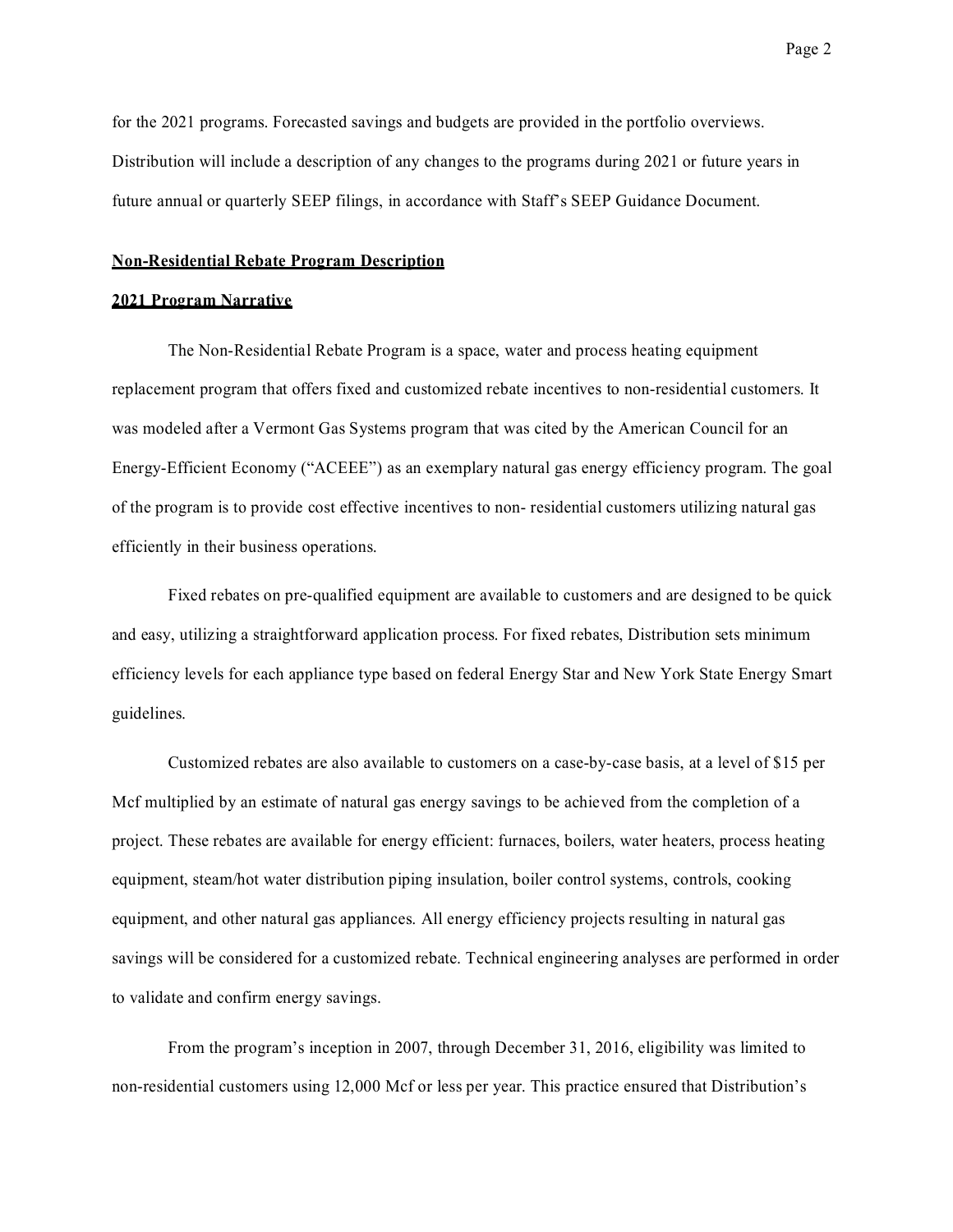program offerings were not duplicative with NYSERDA programming, and that the two entities did not "compete" to enroll the same population of customers. Since January 1, 2017, the program has been officially "opened up" to all non-residential customers (i.e., the 12,000 Mcf cap has been removed from the program). This determination was made: (1) resulting from an on-going dialogue with NYSERDA to discuss the change and ensure that it would not be duplicative, (2) after learning about NYSERDA's Clean Energy Fund programmatic offerings for non-residential customers, and (3) based on the fact that larger non- residential customers (i.e., greater than 12,000 Mcf per year) are required to pay the Energy Efficiency Tracker, in accordance with Section 0, Leaf 146 of the Company's currently effective tariff (P.S.C. No. 9).

The program is coordinated with the Company's lead generation activities, helping to entice customers to install high-efficiency natural gas equipment and appliances, rather than installing minimally code compliant equipment and appliances. The Company also continues to coordinate the program with Clean Energy Fund ("CEF") offerings, on an on-going basis, helping to ensure that incentives are complementary and not duplicative in nature.

## **Program Delivery Method**

Procedures for customer enrollment include:

- Upon receipt of a completed application (includes application and technical engineering study) the Implementation Contractor will:
	- o Review the application for completeness and eligibility.
	- o Ensure all necessary supporting documentation has been submitted.
	- o Review the engineering study for technical merit.
	- o Log the application into a Project Tracking Database.
	- o Contact the customer and/or contractor to conduct a pre-installation site visit to verify existing conditions. $<sup>1</sup>$  $<sup>1</sup>$  $<sup>1</sup>$ </sup>
	- o Summarize theproposed naturalgas project andprovide arecommendation of potential energy savings and an appropriate financial incentive.
- Once an application is approved:
	- $\circ$  The customer will be notified by the Implementation Contractor that they are eligible to receive funding. This notification is in writing, unless requested otherwise by the customer.
	- o The Implementation Contractor willmaintain contact with the customer to confirm that

<span id="page-2-0"></span>This procedure is only applicable for customized rebates.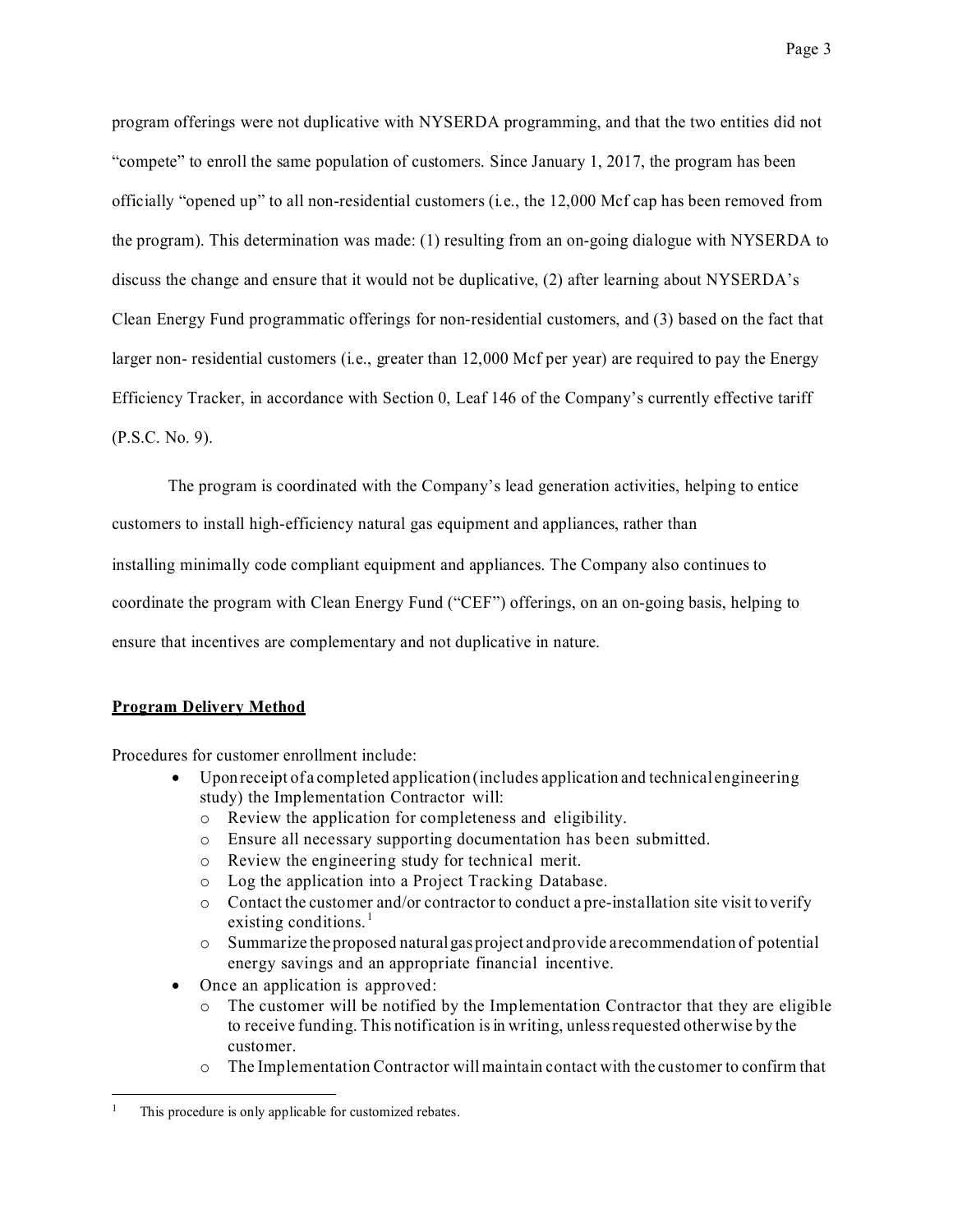the project is expected to move forward and to check the status of the project during its execution.

- o The Project TrackingDatabase will be updated to reflect the funding expectation and customer communications.
- Once the customer completes the project:
	- The Implementation Contractor will conduct a post-installation site- inspection to verify that the project has been completed and that the same equipment specified in the application was installed. This includes a verification of the efficiency levels submitted on the application and the efficiency levels of equipment installed.<sup>[2](#page-3-0)</sup>
	- $\circ$  Based on the site-inspection, the Implementation Contractor will either: (1) sign off on the energy savings achieved and financial incentives to be awarded, or(2) document changesto energy savings achieved and financial incentives to be awarded. [3](#page-3-1)
	- $\circ$  The customer will be notified of the results of the on-site inspection, the energy savings actually achieved by the project, and the finalfinancial incentive. This notification is in writing, unlessrequested otherwise by the customer. Accompanying this notification is a financial incentive payment to the customer. If the customer requested a non-written notification, the financial incentive payment is mailed out on its own.<sup>[4](#page-3-2)</sup>
	- o The Project TrackingDatabase will beupdated to reflect the completion of construction, completion of the on-site inspection, customer communications, final energy savings achieved, final financial incentive dollar amount, and payment information.

The Implementation Contractor serves as the primary point of contact for receiving and

processing rebate applications, handling customer inquiries, and/or responding to requests for information. Customers can contact the Implementation Contractor via phone, e-mail, or in writing. Many of the customer inquiries are handled directly by the Implementation Contractor, but they also work closely with Distribution if there is an issue which requires the Company's direction, judgment or interpretation of program policies and procedures. This communication is done mainly through e-mails and occasional phone calls, and usually occurs on a weekly basis.

Communication also occurs on an as needed basis, outside of the typical weekly communication. Customers can also call Distribution's Customer Response Center ("CRC") at 1-844-365-3493 to learn more about the basics of the Non-Residential Rebate Program.

### **Target Market and Eligibility**

The target market for the Non-Residential Rebate Program is non-residential customers within

<span id="page-3-0"></span><sup>&</sup>lt;sup>2</sup> This procedure is only applicable for customized rebates.<br> $\frac{3}{2}$ 

<span id="page-3-2"></span><span id="page-3-1"></span> $\frac{3}{4}$  Ibid.

Ibid.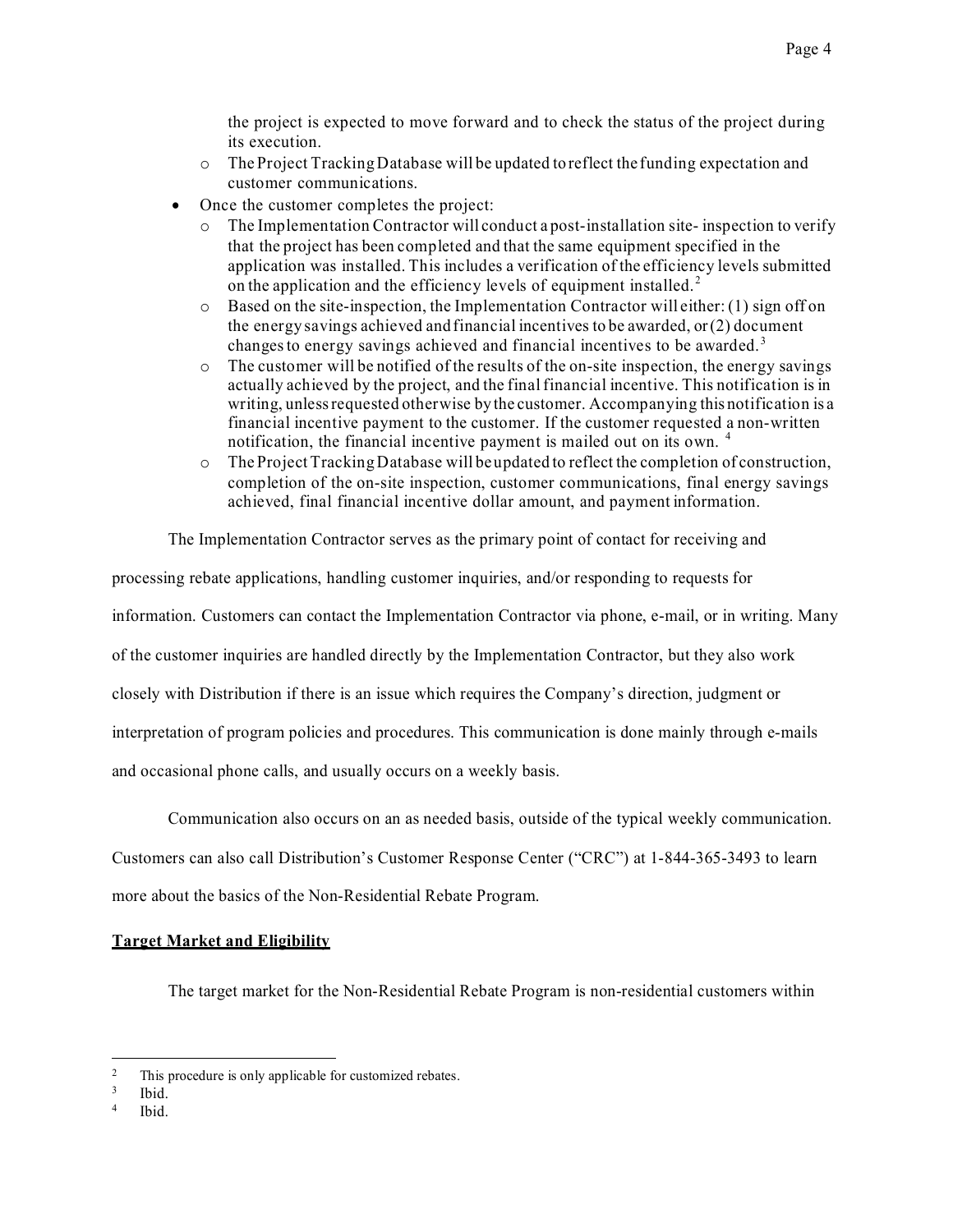Distribution's New York service territory. All installations must be completed by a licensed contractor. Customers applying to participate in the program and the contractor that performs the installation must be able to supply one of the following: the contractor's federal tax identification number, a Certificate of Insurance, or a Business Certificate showing the contractor's name and address. This information must be provided in order for an application to be considered complete.

Building retrofits, as well as new construction, are both eligible for participation in the program. Measures and rebate amounts for program years 2019, 2020, and 2021 included in the Non-Residential Rebate Program are included in Appendix [Tables](#page-24-0) A-1, A-2 and A-3. It should be noted that Distribution has put in place a \$100,000 per project rebate cap for this program. The Company will continue to evaluate program eligibility as well as the per project rebate cap, making any necessary modifications during future SEEP filings. In addition, to the extent that Distribution elects to remove the per project rebate cap immediately, this change will be disclosed in a future SEEP filing.

### **Program Participation/Install Rates and Savings Derivation**

Program participation and savings were estimated through a derivation analysis based on average project incentives of \$3,457 in program year 2019, and projected average energy savings perjob of 894 Mcf in program year 2020, included in the Implementation Contractor's reports to Distribution, and scaled to the estimated number of participants in the program budget.

Distribution's Implementation Contractor utilizes the New York Technical Manual ("NYTM") forfixed, pre-qualified savings evaluation, and engineering analysis for custom, performance- based savings valuation.

## **Saturation Measurement**

Distribution intends to measure market saturation for the program by comparing counts of specific measures installed and counts of the number of projects completed, to the total number of nonresidential customers served in the Company's service territory. This type of pragmatic approach makes sense for the dual rebate structure within the program (i.e., prequalified rebates would be informed by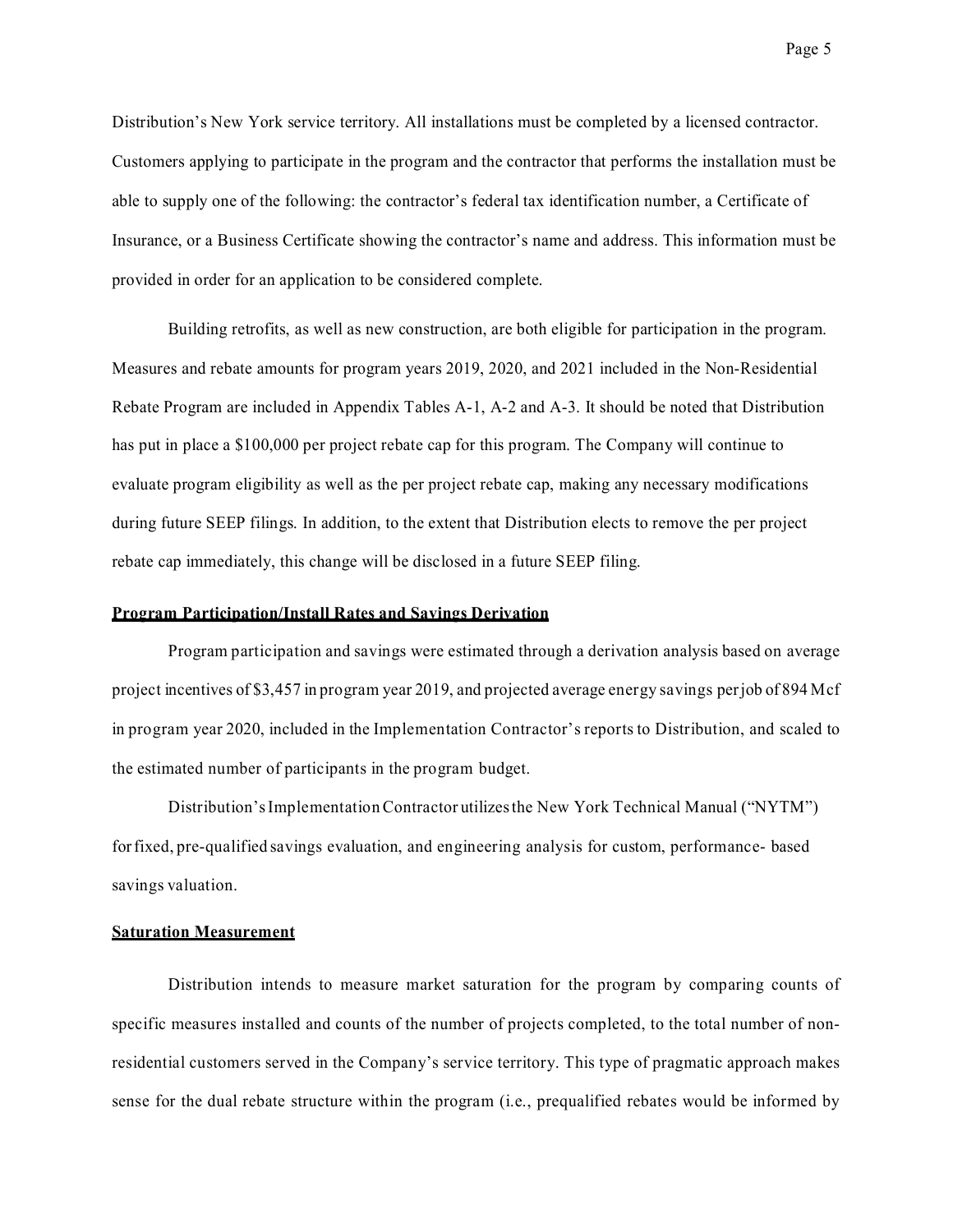Page 6

measure count comparisons whereas customized rebates would be informed by project count comparisons). Data is archived and available from 2007 (i.e., the inception of CIP) to present, in order to facilitate such saturation measurement.

#### **Quality Assurance ("QA")/Quality Control ("QC")**

Distribution has put in place a comprehensive QA/QC plan. This plan is implemented primarily by the Implementation Contractor through several mechanisms to assure that customers meeting eligibility criteria are the only customers participating in the program. For fixed rebates, the Implementation Contractor completes a robust application review process, as described above. The review process will include Distribution on an as needed basis when direction, judgment, or interpretation of Non-Residential Rebate Program policies and procedures are necessary. The Implementation Contractor is equipped with technical engineering expertise in order to accurately determine if a job meets required energy efficiency levels. Contractor paperwork is also reviewed by the Implementation Contractor to ensure that installations are completed by licensed contractors. Any flaws found in the application or supporting paperwork are turned back to the customer for additional information or clarification, and then are either approved or rejected based on the data provided. The Implementation Contractor also completes random, on- site inspections of approximately 5% of the fixed rebate population to confirm that the equipment stated on the application was actually installed. This is completed to help ensure that no fraudulent applications are processed. Distribution also reserves the right to request that specific fixed rebate jobs undergo an on-site inspection upon job completion.

For customized rebates, the Implementation Contractor performs a detailed review of the application and any engineering analysis submitted. First, the Implementation Contractor visits the customer's jobsite to confirm the existing equipment on hand and existing energy usage. The customer's estimated energy savings and estimated financial incentive for the proposed job is analyzed by the Implementation Contractor to ensure that both numbers are correct and reasonable. During a postinstallation site inspection, the Implementation Contractor confirms that makes and models meet required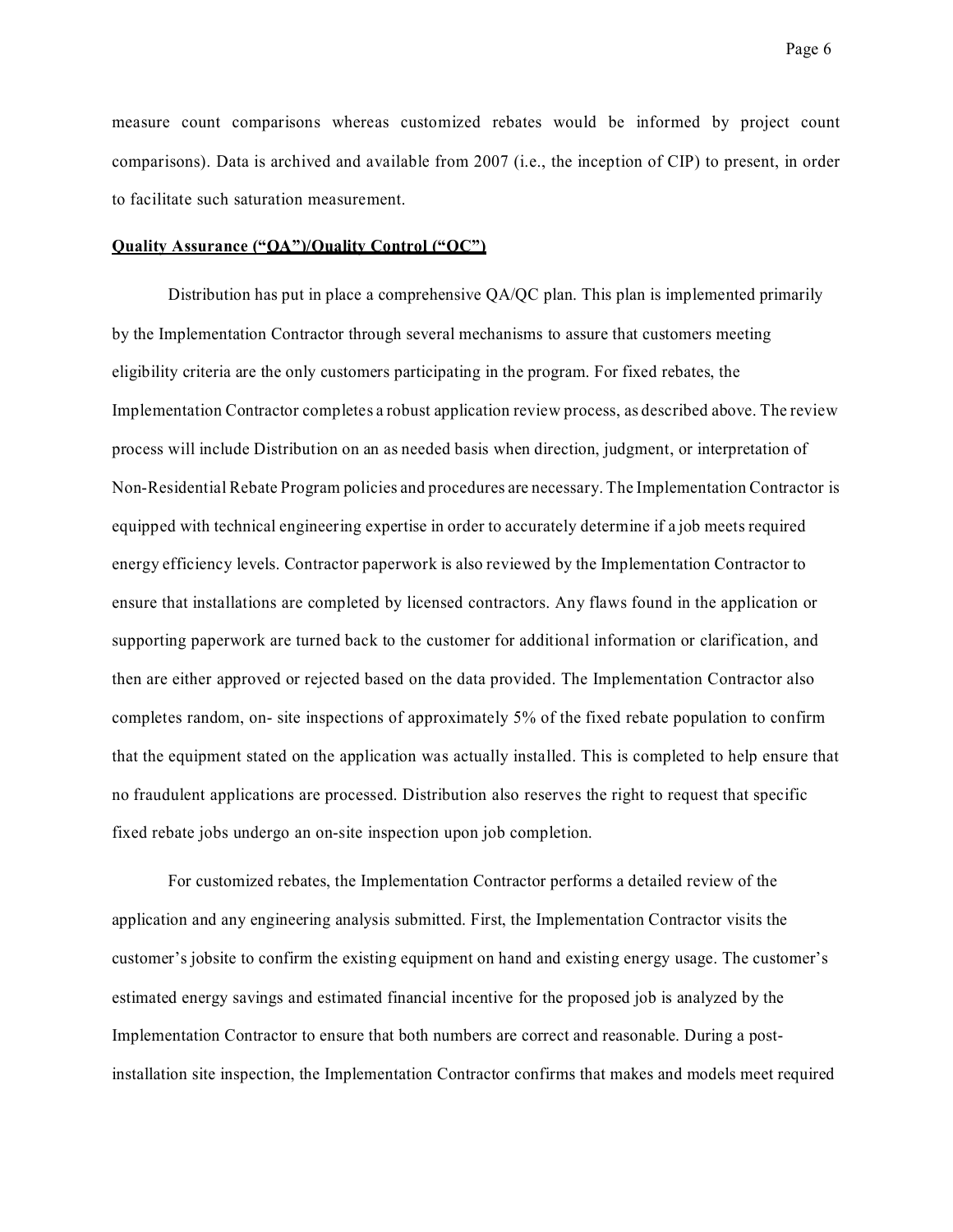energy efficiency levels and that the equipment specified on the application form was actually installed. Any flaws or missing information found in the application or engineering analysis are turned back to the customer for additional information or clarification, and then are either approved or rejected based on the data provided.

The Implementation Contractor will monitor program progress and expenditure levels to ensure that program objectives are met within approved budgets. Distribution and the Implementation Contractor will conduct telephone calls and hold meetings to ensure that contractors understand and are following program procedures. Contractor feedback will also be sought during these telephone calls and meetings, as well as during training sessions. The Implementation Contractor will conduct periodic reviews of the Project Tracking Database to ensure the accuracy of data entry. At Distribution's request, the Implementation Contractor shall permit Company personnel to monitor and participate in administrative tasks. Additional information on the Company's QA/QC processes is included in Distribution's Data Governance Assessment Report, filed on September 11, 2018 in Case 15-M-0252.

#### **Program Budget and Performance Targets**

The overall program budget is provided in [Table 1 a](#page-14-0)nd [Table 2. T](#page-15-0)ypically, there is no seasonality or unusual patterns of customer participation during a program year. The vast majority of projects within the program are fixed rebate projects. Customized rebates usually take longer to complete due to a detailed review of the engineering analyses submitted and the necessary completion of pre/post jobsite visits.

The program does not typically have a large number of encumbrances at the end of a program year, as the majority of jobs tend to be fixed rebates, and jobs are managed to be completed on- time during the current program year. Generally speaking, straightforward fixed rebates with application paperwork and subtending detail complete, tend to be processed within six to eight weeks. In contrast, since customized rebates are dependent on the completion of work at non-residential customer facilities,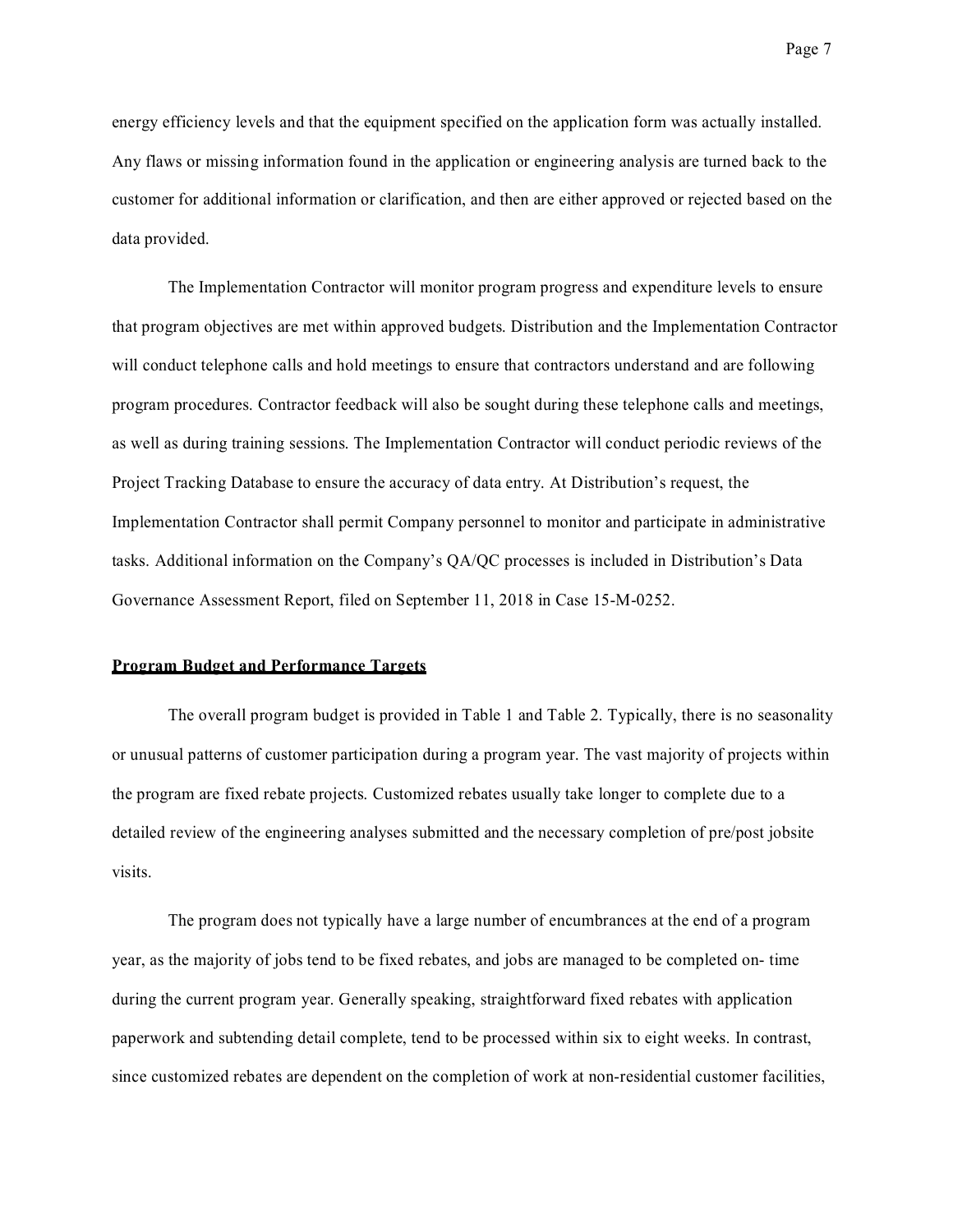commitments and encumbrances can span several months, or more than a year in some cases. Distribution's savings target is based on the derivation analysis prepared and described above.

## **Statewide LMI Portfolio Description**

#### **2021 Program Narrative**

On July 24, 2020, the Joint Utilities, including Distribution, and NYSERDA filed the Statewide Low- and Moderate-Income Portfolio Implementation Plan ("LMI Plan"), in response to the directive in the 2020 Energy Efficiency Order. The Statewide LMI Portfolio includes multiple weatherization programs designed specifically for low income customers. In 2020 and 2021, Distribution contributed to the Existing 1-4 Family Homes Initiative. In Q4 of 2021, Distribution expects to begin contributing to the Affordable Multifamily Energy Efficiency Program as well. Distribution's contribution to the LMI Portfolio, including its contributions to both the Existing 1-4 Unit Family Home and Affordable Multifamily Energy Efficiency Program, included all of its planned 2020 and 2021 LIURP funding, plus a portion of its incremental budget for 2021.<sup>[5](#page-7-0)</sup>

The Existing 1-4 Unit Family Homes Initiative was implemented under several program names in 2020 and 2021, including LIURP in Distribution territory. LIURP was administered by NYSERDA, and was identical to the benefits for gas customers offered through NYSERDA's EmPOWER program (as described in the LMI Plan). Through the Initiative, low-income Distribution gas customers were eligible to receive a heating system check, an energy audit, weatherization measures, an infiltration reduction, natural gas usage reduction measures and consumer education at no charge. The program design is consistent with NYSERDA's previous EmPower New York ("EmPower") program and Distribution's previous low-income program, LIURP. Contractors followed procedures and guidelines developed for the EmPower program. Households receiving gas efficiency services paid for by Distribution were also evaluated by NYSERDA for electric reduction measures. The main goal of LIURP was to conserve

<span id="page-7-0"></span> <sup>5</sup> Case 18-M-0084 – Statewide Low- to Moderate-Income Implementation Plan, filed by Joint Utilities and NYSERDA, July 24, 2020.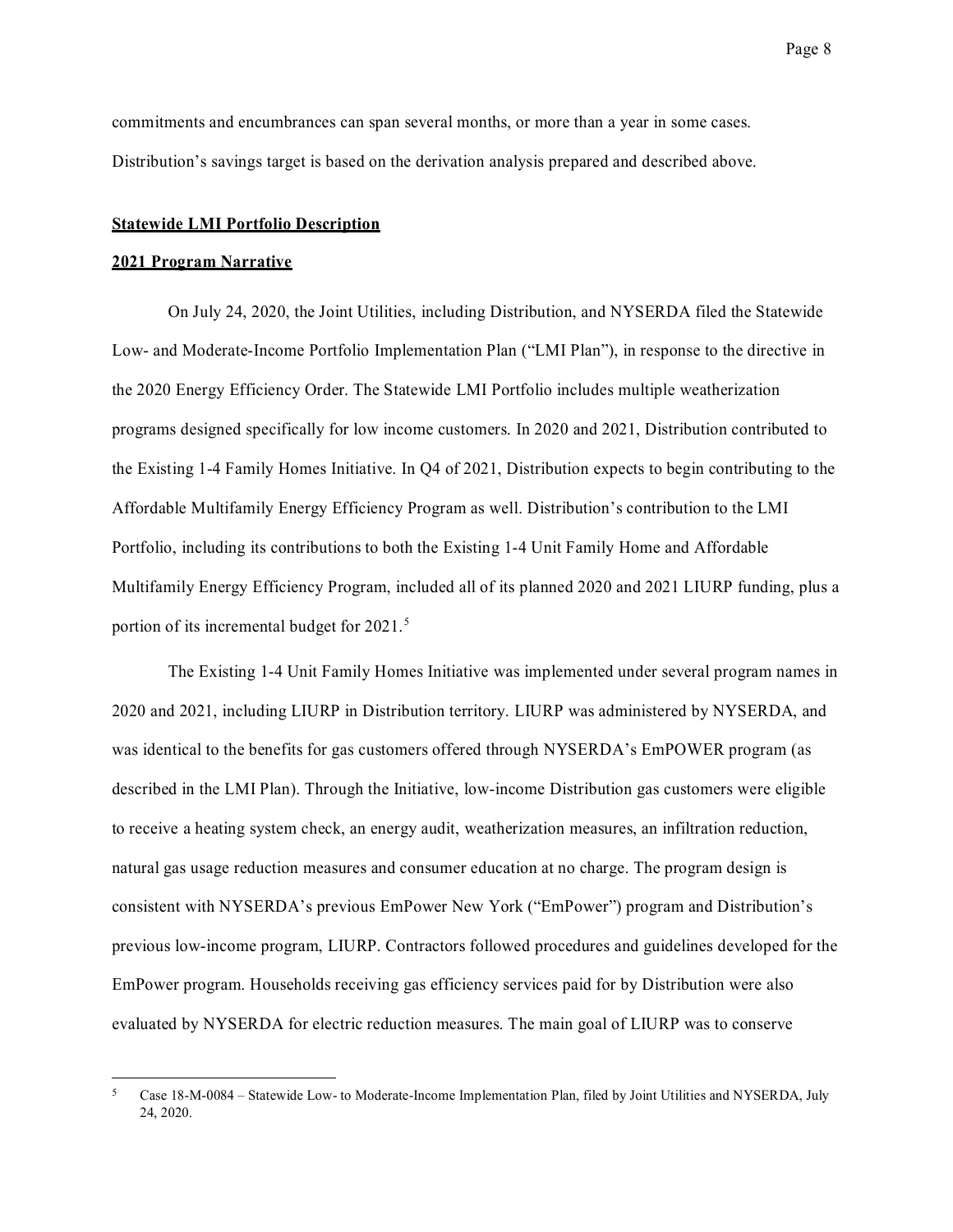energy, reduce residential energy bills, and improve the health, safety, and comfort levels for participating households. A secondary goal included reducing payment delinquencies and the incidence of collections and service terminations. Additional detail on the Existing 1-4 Unit Family Home Initiative is available in the LMI plan.

As previously mentioned, Distribution expects to begin contributing to the Affordable Multifamily Energy Efficiency Program under the LMI Portfolio in Q4 of 2021. In coordination with NYSERDA and the Joint Utilities, Distribution continues to develop spending and savings targets, and the details of activities that will be funded through Distribution's contribution to the initiative. Distribution will update this SEEP with final details of its involvement in the Affordable Multifamily Energy Efficiency Program in its January 1, 2022 revision letter.

# **Residential Rebate Program Description**

#### **2021 Program Narrative**

The Residential Rebate Program is an equipment replacement program, modeled after a Vermont Gas Systems program, which was cited by the ACEEE, as one of the nation's exemplary natural gas energy efficiency programs. Distribution's program offers equipment replacement rebate incentives for singlefamily residential dwellings, to encourage them to install high efficiency space heating, water heating, and other residential appliances. These types of appliances are by far the largest users of natural gas in residential buildings, and are therefore most likely to show the largest savings to customers when they upgrade their appliances. Distribution sets minimum efficiency levels for each appliance type based on federal Energy Star and New York State Energy Smart guidelines. The goal of the Residential Rebate Program is to encourage the installation of high efficiency appliances or equipment by customers.

The Residential Rebate Program is coordinated with the Company's lead generation activities, helping to entice customers to install high- efficiency natural gas equipment and appliances, rather than installing minimally code compliant equipment and appliances. The Company also continues to coordinate the Residential Rebate Program with NYSERDA's CEF offerings, on an on-going basis,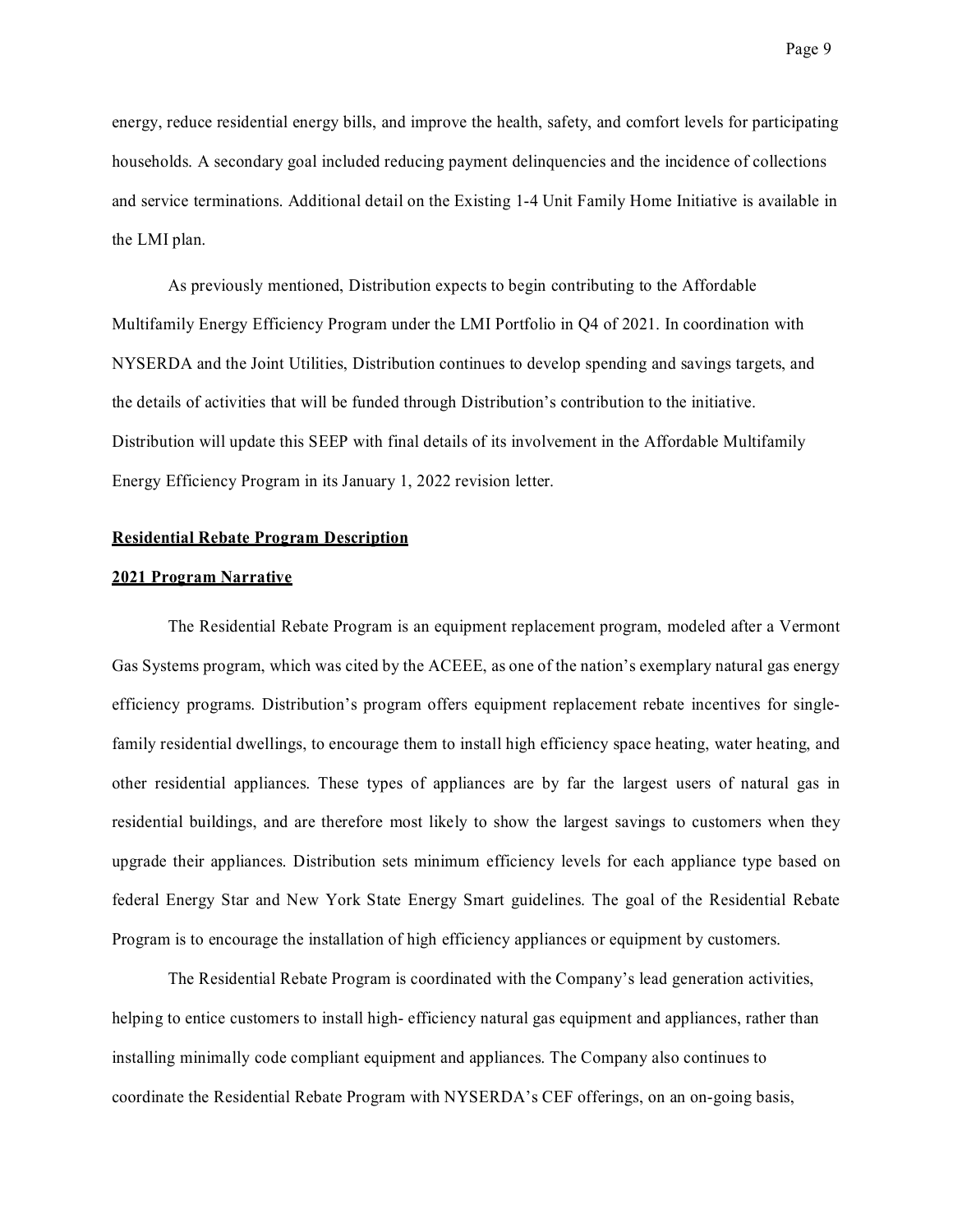helping to ensure that incentives are complementary and not duplicative in nature.

# **Program Delivery Method**

Space heating and water heating measures must be installed using a licensed contractor or a contractor that can supply a federal tax identification number, a certificate of insurance, or a business certificate. All measures must be purchased as new and installed prior to submitting a completed rebate application and other necessary required documentation. Proof of purchase for eligible measures should include the following information:

- Paid invoice or receipt(s) indicating the retailer/contractor name, business address, and phone number. The paid invoice should contain an itemized description of each product including:
	- o Manufacturer, and complete model number of equipment replaced and installed;
	- $\circ$  Efficiency rating of the equipment or appliance, where applicable and required, as a minimum efficiency level specified by the program; and
	- o Product installation date.
	- o A copy of the retailer/contractor federal tax identification number, certificate of insurance, or business certificate.

Distribution's rebate processor serves as the primary contact for receiving and processing rebate applications, handling customer inquiries, and/or responding to requests for information. A call center and toll-free telephone number is maintained so that customers can contact the rebate processor directly.

Many of the customer interactions are handled directly by the rebate processor, but contact is made in the event that an issue arises which requires Distribution's direction, judgment, or interpretation of Residential Rebate Program policies and procedures. This communication is completed through emails and telephone calls, and occurs on an as needed basis, which can be as often as daily. Customers that have submitted a rebate application and the necessary paperwork, and have questions about their submittal or rebate status, can call 1-877-285-7824. In the event that customers have a question, problem or request, they can contact Distribution's CRC. In the Buffalo area, that phone number is 716-686-6123 and in all other areas that phone number is 1-800-365-3234. In 2020, Distribution added the option of an online application for customers to complete in lieu of a paper application. Customers will be able to complete and submit their application and supporting documents completely online.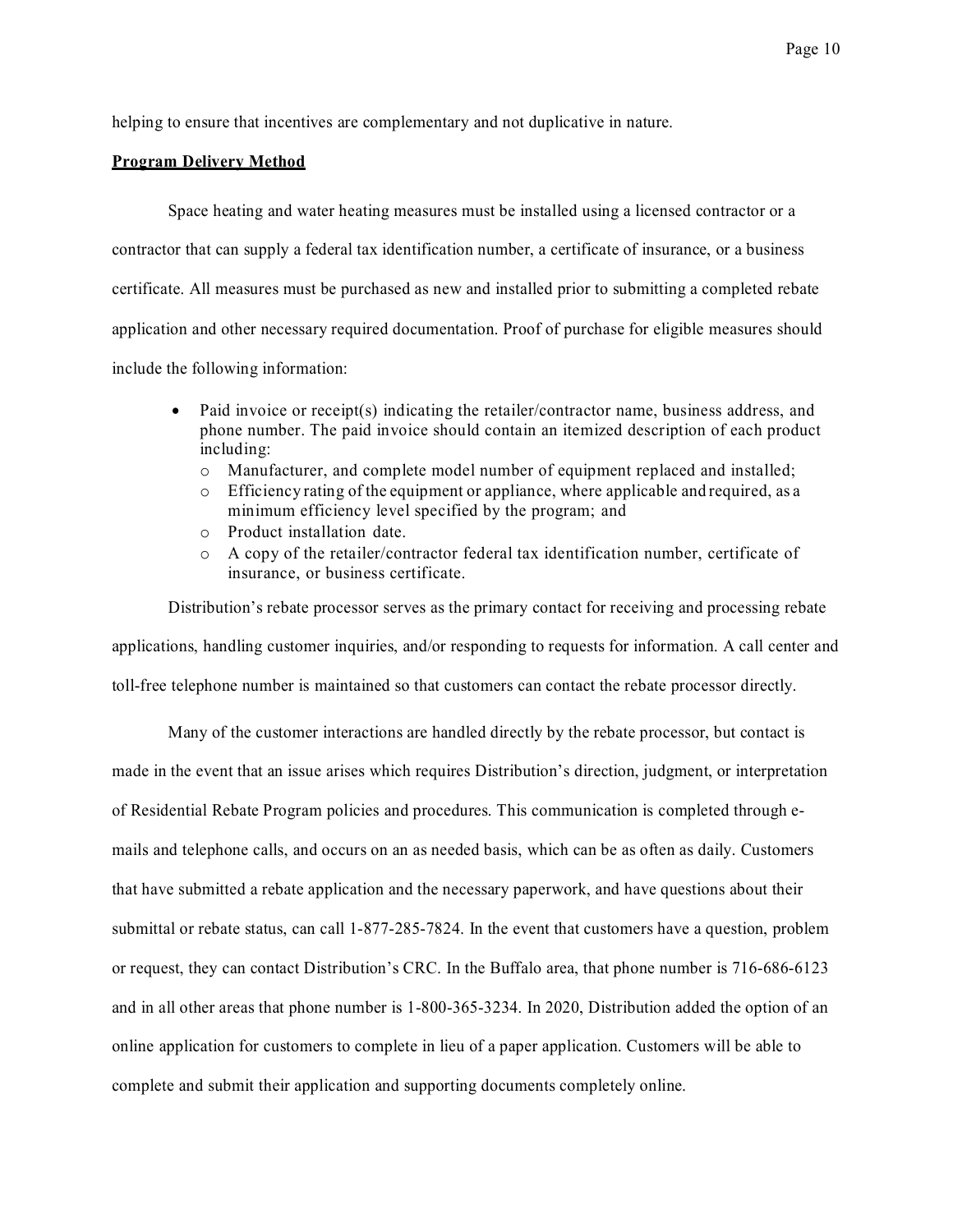#### **Target Market and Eligibility**

The target market for the Residential Rebate Program is all residential customers within Distribution's New York service territory. All residential customers are eligible to participate in the Residential Rebate Program. Rebates are available for existing single-family dwellings, condominiums and mobile dwellings. New construction is also eligible for this program.

Measures and rebate amountsfor program years 2019, 2020, and 2021 included in the Residential Rebate Program are included in Appendix A. Notably, beginning in program year 2021, Distribution isincluding an enhanced furnace with ECM incentive when installed in combination with an electric air source heatpump. This hybrid heating system promises to be an effective measure for reducing greenhouse gas emissions without compromising resiliency.

# **Program Participation/Install Rates and Savings Derivation**

Program participation and savings were estimated using a derivation analysis based on Distribution's newly proposed rebate dollar amounts, per unit savings calculations, and the engineering algorithms presented in the NYTM. [6](#page-10-0) The assumed measure mix within the Residential Rebate Program is based on actual measure mix experienced during the 2020 program year, scaled to the program budget.

# **QA/QC**

Distribution has put in place a comprehensive QA/QC plan. This plan is implemented primarily by the rebate processor through several mechanisms to assure that rebates are only given to qualified customers. Distribution's current rebate processor administers energy efficiency programs for utilities nationwide and has been in the energy industry since 1982. The rebate processor screens all applications against a Distribution database to ensure that the applicant is a customer and that eligibility requirements have been met. The rebate processor also reviews appliance specification sheets and compares equipment make/model data against an appliance database to ensure that equipment installed is meeting required

<span id="page-10-0"></span>New York State Public Service Commission website, New York Technical Manual, at: [http://www3.dps.ny.gov/W/PSCWeb.nsf/All/72C23DECFF52920A85257F1100671BDD?OpenDocument.](http://www3.dps.ny.gov/W/PSCWeb.nsf/All/72C23DECFF52920A85257F1100671BDD?OpenDocument)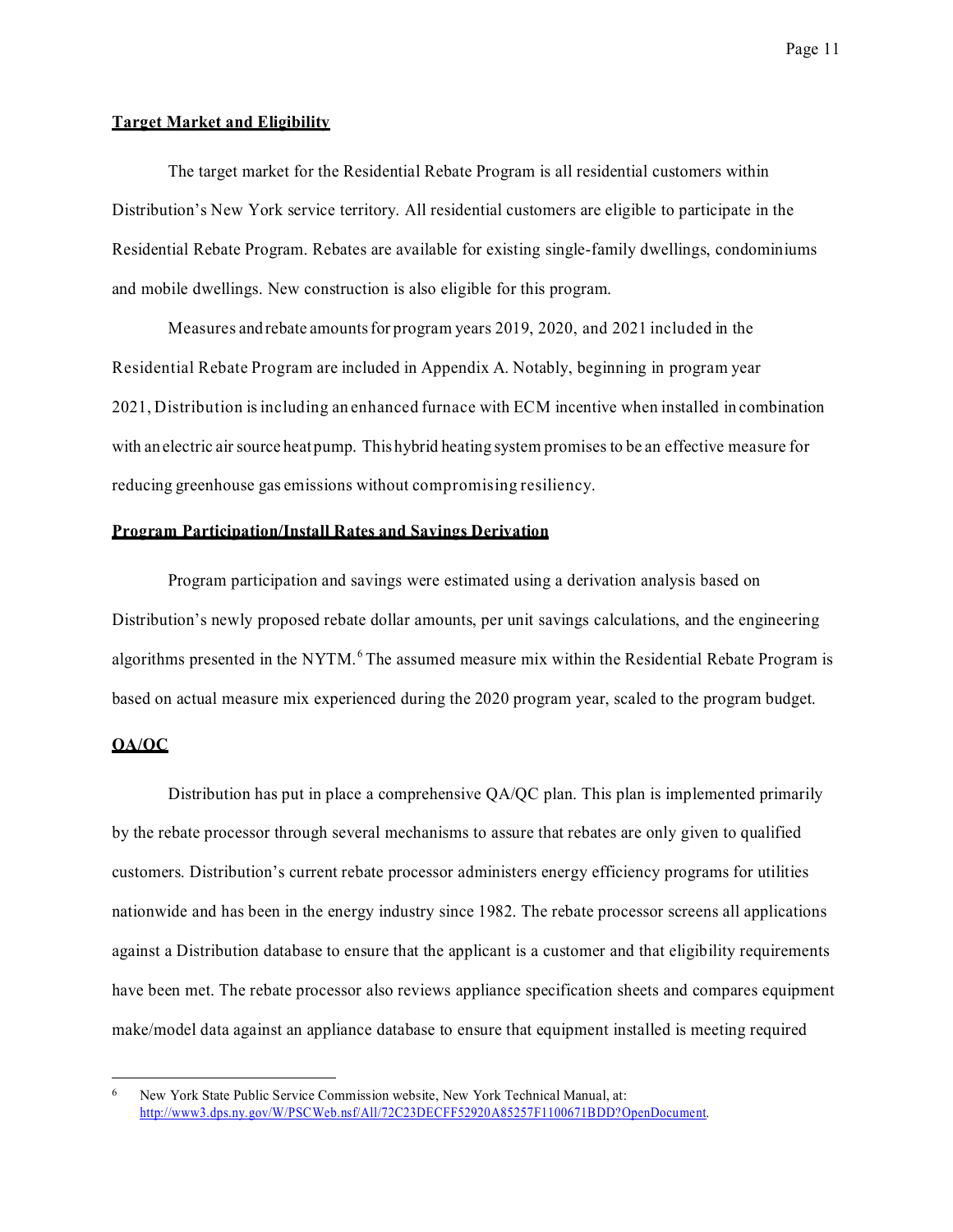energy efficiency levels. Contractor invoices are also reviewed to ensure that equipment was installed by a licensed contractor. Any flaws found in the application are turned back to the customer for additional information or clarification, and then are either approved or rejected based on additional data provided.

The rebate processor also coordinates the process of conducting two additional QC aspects of the program. First, they work with a third party vendor to conduct random monthly inspections<sup>[7](#page-11-0)</sup> of equipment installations to verify that the equipment receiving a rebate was actually installed by the customer. Second, the rebate processor has historically conducted telephone surveys to random samples of customers to gain their insight on program awareness, the purchase decision, the rebate's impact on the purchase decision, and overall customer satisfaction with the rebate application process. Distribution is currently in the process of moving towards an online survey conducted via email. Additional information on the Company's QA/QC processes is included in Distribution's Data Governance Assessment Report, filed on September 11, 2018 in Case 15-M- 0252.

# **Program Budget and Performance Targets**

The overall Residential Rebate Program budget is provided in [Table](#page-14-0) 1 and [Table 2.](#page-15-0) Distribution expects greater customer participation and program expenditures during the winter heating season, as opposed to the summer months. In addition, there is usually a lag in getting program results early in the program year (first quarter or two), as a measure needs to be installed, paperwork and supporting documentation needs to be assembled, reviewed and processed, and a rebate payment needs to be provided to the customer. Generally speaking, most rebates are reviewed and processed within a six to eight week cycle.

It is not uncommon that rebate applications and necessary supporting documentation are submitted after the conclusion of a program year, especially for installs that were completed during the fourth quarter of the current program year. The vast majority of these submittals are typically completed

<span id="page-11-0"></span>Historically, inspections have been conducted on-site. In light of the COVID-19 pandemic, virtual inspections have been introduced if preferred by the customer.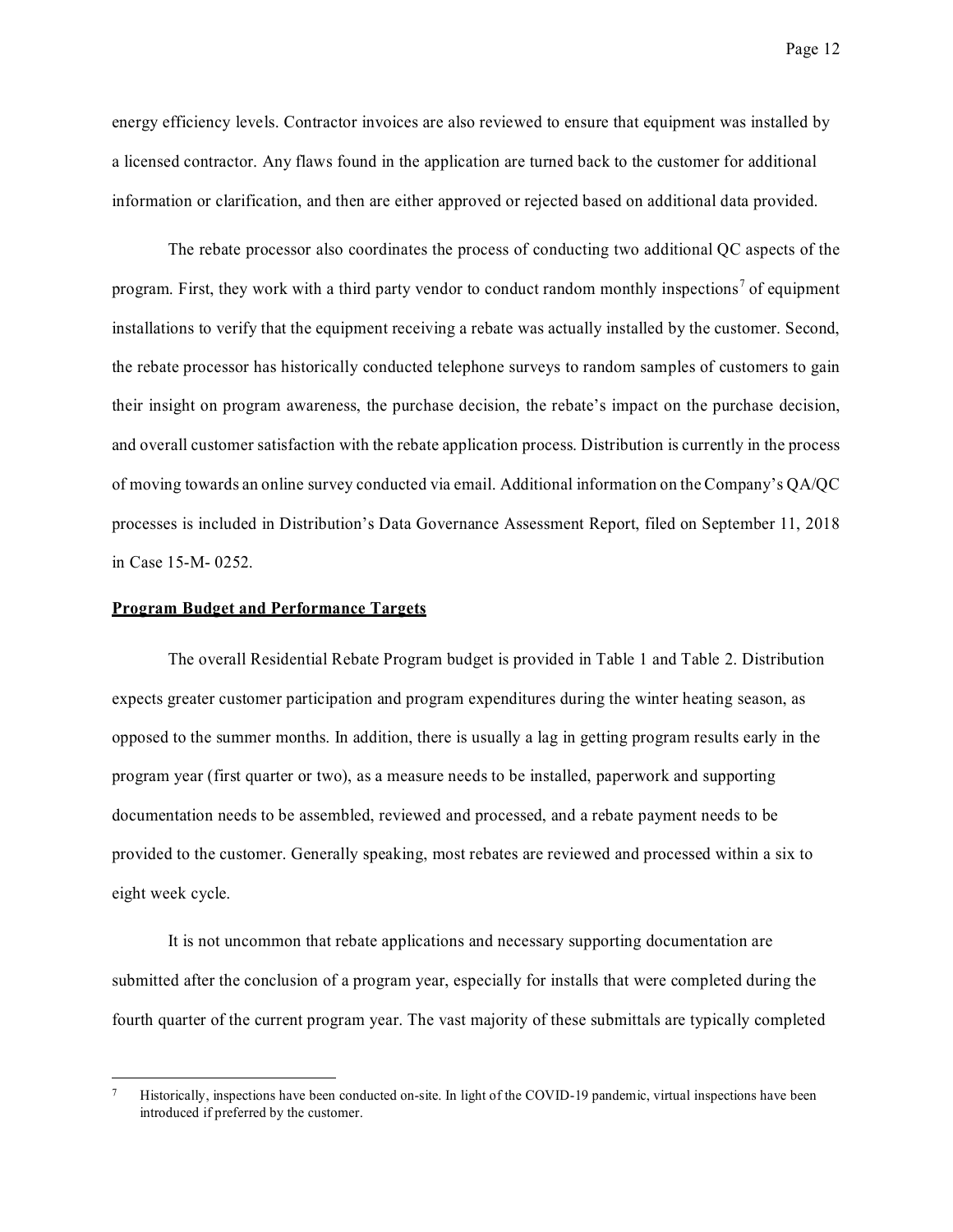in the first six months of the subsequent program year. The majority of these customers would be required to complete an on-site inspection in order to receive a rebate. This QA practice verifies that the equipment was actually installed and minimizes the potential for fraudulent rebate claims to be submitted. Although previously allowing some flexibility around rebate application submissions, Distribution is now implementing a firm deadline of March  $31<sup>st</sup>$  (90 days after the start of the new program year), for any applications received for prior year's rebates.

Distribution's savings target for this program is based on the derivation analysis prepared by the evaluator, and engineering algorithms from the NYTM, both of which were described above.

# <span id="page-12-0"></span>**II. NE:NY Gas EE Portfolio – Budget and Plan Summary**

Distribution has integrated its energy efficiency program functions into existing departments of the Company and into normal utility operations. Distribution has not created a separate energy efficiency department, but instead has included energy efficiency functions in existing departments best prepared to provide services. As such, the labor, benefits and employee expenses for those employees that work on CIP are already incorporated into the operating expenses of the utility and are not funded through the Company's Energy Efficiency Tracker Surcharge Rate. This practice was established during the inception of CIP in 2007 and has been effective. It should also be noted that the employees who work on CIP only work on the program on a limited, part-time basis. Each employee working on CIP has regular work assignments and other job responsibilities within their respective departments throughout the Company.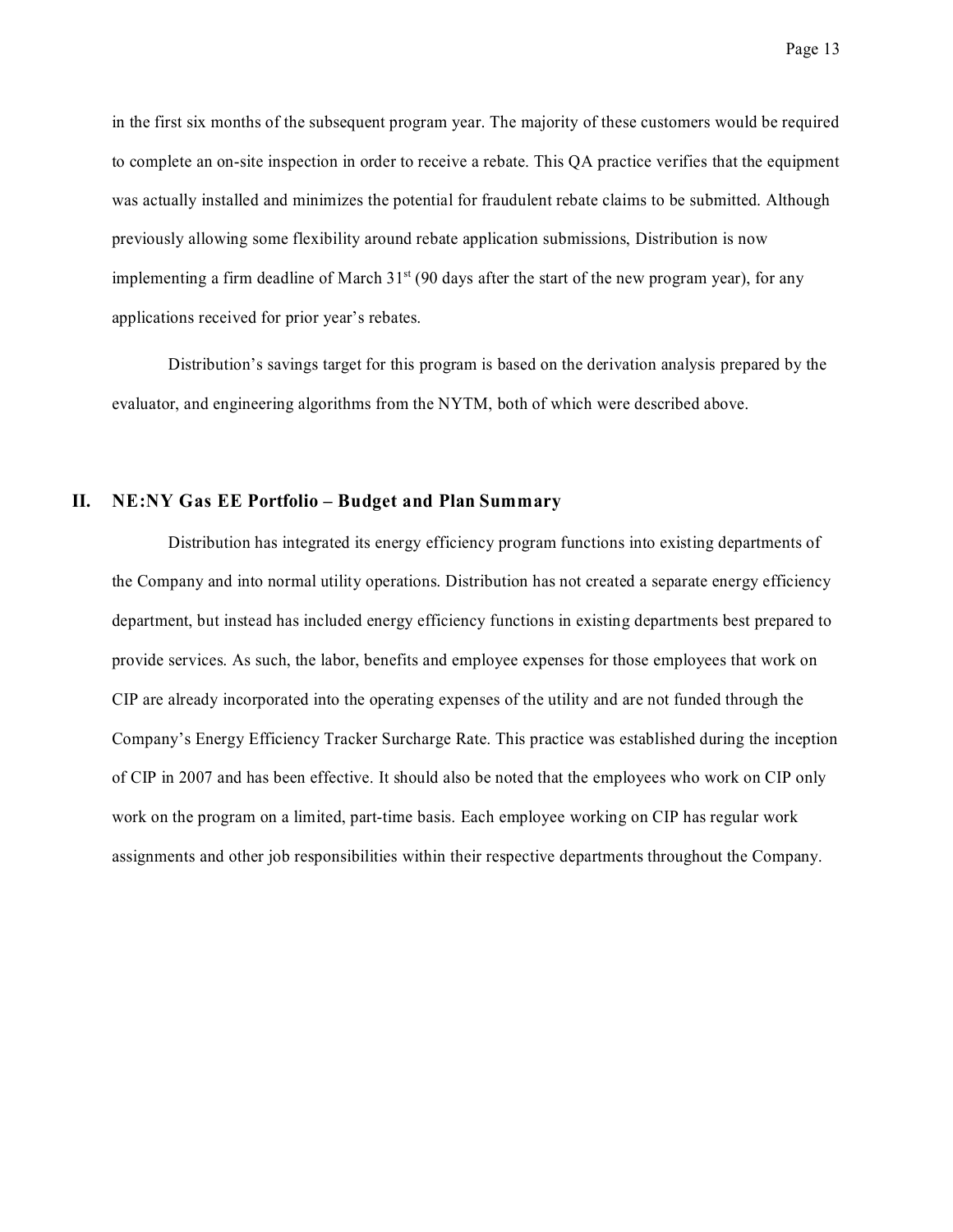

*Figure 1. Distribution Departments Responsible for CIP Management and Operations*

[Table 1](#page-14-0) provides actual and planned spending for Distribution's full 2019-2021 CIP portfolio. It should be noted that the Portfolio Administration category includes outreach and education activities, program administration, and CIP portfol[io s](#page-14-1)upport. [8](#page-13-0)

<span id="page-13-0"></span> <sup>8</sup> Spending for LMI includes primarily spending for the 1-4 Unit Family Home Initiative, and a smaller amount for Distribution's contribution to the Affordable Multifamily Energy Efficiency Program, which is expected to start in Q4 of 2021. The NYS Clean Heat program is not offered by Distribution and planned, actual, and forecasted spending and savings are not relevant for this filing.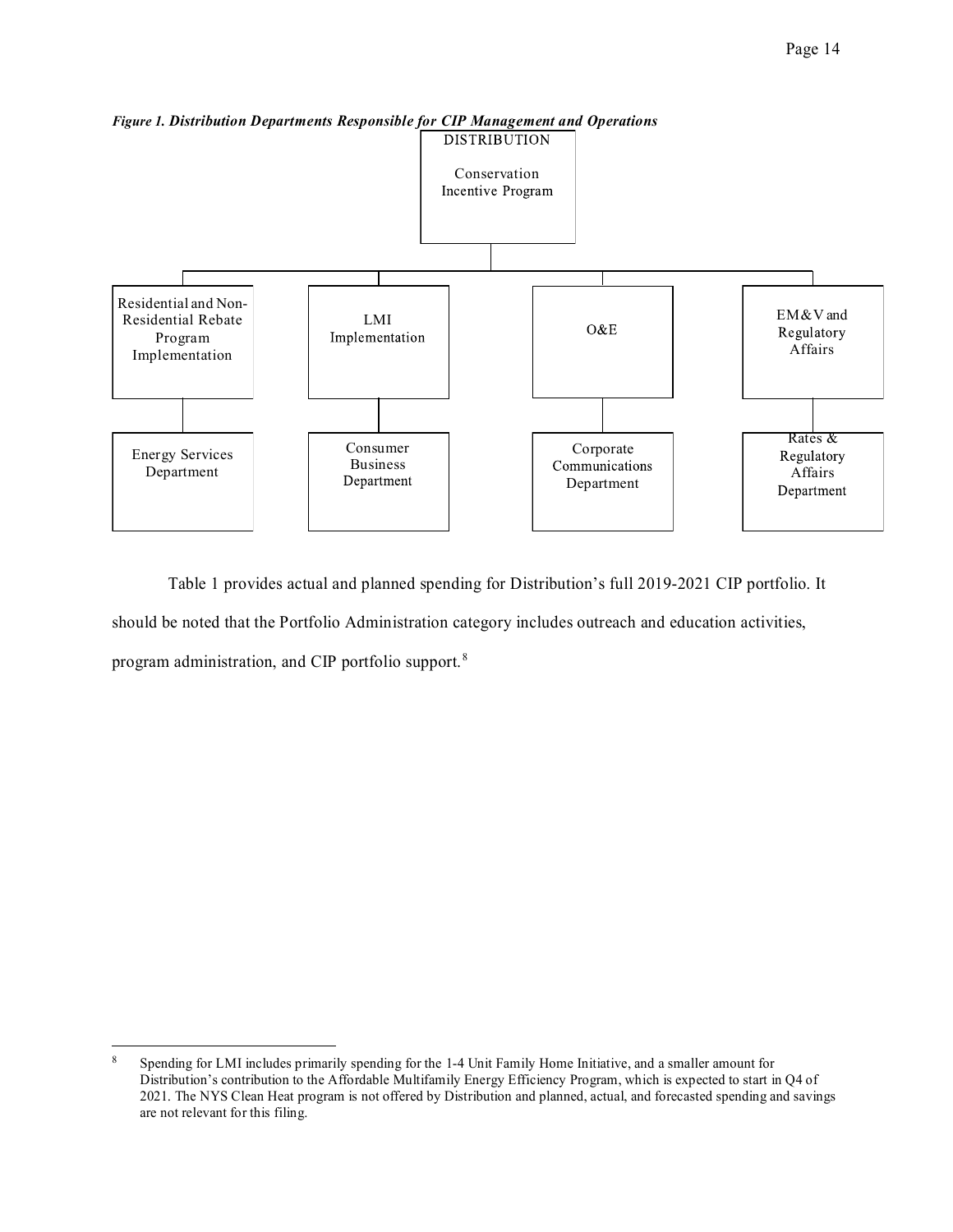<span id="page-14-0"></span>

| Table 1: ACTUAL VS. PLANNED PROGRAM SPEND <sup>9</sup>       |                             |                             |                              |                                    |                                                   |
|--------------------------------------------------------------|-----------------------------|-----------------------------|------------------------------|------------------------------------|---------------------------------------------------|
| <b>GAS PORTFOLIO</b>                                         | Actual<br><b>Spend 2019</b> | Actual<br><b>Spend 2020</b> | Planned<br><b>Spend 2021</b> | <b>Actual</b><br><b>Spend 2021</b> | <b>Total Actual</b><br><b>Spend 2020-</b><br>2021 |
| C&I Sector                                                   |                             |                             |                              |                                    |                                                   |
| <b>Non-Residential Rebate Program</b>                        |                             |                             |                              |                                    |                                                   |
| Incentives and Services                                      | \$462,898                   | \$1,001,022                 | \$605,000                    | \$605,000                          | \$1,606,022                                       |
| Program Implementation                                       | \$63,458                    | \$97,038                    | \$40,000                     | \$40,000                           | \$137,038                                         |
| <b>Total Non-Residential Rebate Program</b><br><b>Budget</b> | \$526,355                   | \$1,098,060                 | \$645,000                    | \$645,000                          | \$1,743,060                                       |
|                                                              |                             |                             |                              |                                    |                                                   |
| Residential Sector                                           |                             |                             |                              |                                    |                                                   |
| LIURP/LMI/EHRR                                               |                             |                             |                              |                                    |                                                   |
| Incentives and Services                                      | \$3,934,484                 | \$4,563,489                 | \$4,867,599                  | \$4,867,599                        | \$9,431,088                                       |
| Program Implementation <sup>10</sup>                         | \$0                         | \$0                         | \$1,268,180                  | \$450,000                          | \$450,000                                         |
| <b>Total LIURP/LMI/EHRR Program</b><br><b>Budget</b>         | \$3,934,484                 | \$4,563,489                 | \$5,317,599                  | \$5,317,599                        | \$9,881,088                                       |
|                                                              |                             |                             |                              |                                    |                                                   |
| <b>Residential Rebate Program</b>                            |                             |                             |                              |                                    |                                                   |
| Incentives and Services                                      | \$3,669,196                 | \$4,574,519                 | \$3,226,425                  | \$3,226,425                        | \$7,800,944                                       |
| Program Implementation                                       | \$238,310                   | \$251,820                   | \$200,000                    | \$200,000                          | \$451,820                                         |
| <b>Total Residential Rebate Program</b><br><b>Budget</b>     | \$3,907,507                 | \$4,826,339                 | \$3,426,425                  | \$3,426,425                        | \$8,252,764                                       |
| Portfolio Administration                                     | \$878,385                   | \$688,977                   | \$1,008,591                  | \$1,008,591                        | \$1,367,244                                       |
| Portfolio EM&V                                               | \$102,268                   | \$123,436                   | \$182,000                    | \$182,000                          | \$307,000                                         |
| <b>Total Actual Portfolio Expenditure</b>                    | \$9,348,999                 | \$11,300,301                | \$11,397,795                 | \$10,579,615                       | \$21,879,916                                      |
| <b>Commission - Authorized "Base" Budget</b>                 | \$10,040,000                | \$10,040,000                | \$10,040,000                 | \$10,040,000                       | \$20,080,000                                      |
| <b>Commission - Authorized Total Budget</b>                  | \$10,040,000                | \$10,040,000                | \$10,579,615                 | \$10,579,615                       | \$20,619,615                                      |
| <b>Budget Remaining/Unspent Funds</b>                        | \$691,001                   | (\$1,260,301)               | (\$818,180)                  | $\$0$                              | (\$1,260,301)                                     |

<span id="page-14-2"></span><span id="page-14-1"></span> <sup>9</sup> Actual Spend 2019 and Actual Spend 2020 reflects actual program year results. Actual Spend 2021 values are estimates for the 2021 program year.

<span id="page-14-3"></span><sup>&</sup>lt;sup>10</sup> The 2021 planned budget for LIURP/LMI/EHRR for 2021 includes costs for 2019 and 2020 program implementation.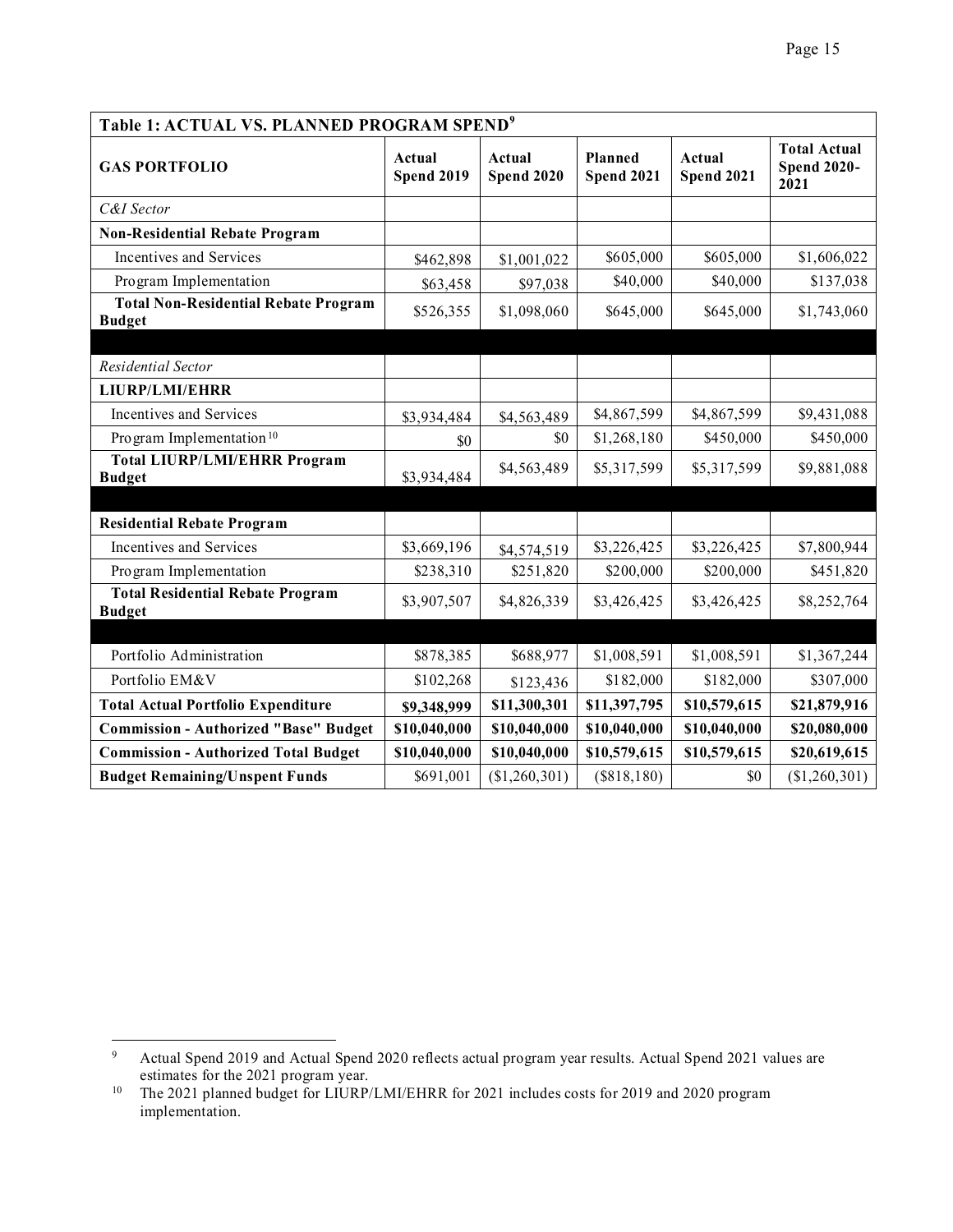[Table 2, Table 2B, a](#page-15-0)nd [Table 2C p](#page-15-1)rovide 2022 – 2025 estimates, forecasting CIP and LMI

|  |  | expenditures respectively, for commitment and encumbrance planning purposes |  |  |  |
|--|--|-----------------------------------------------------------------------------|--|--|--|
|  |  |                                                                             |  |  |  |
|  |  |                                                                             |  |  |  |

<span id="page-15-0"></span>

| Table 2: Forecasted Program Planned Spend and Budgets        |                                     |                                     |                              |                                     |  |
|--------------------------------------------------------------|-------------------------------------|-------------------------------------|------------------------------|-------------------------------------|--|
| <b>GAS PORTFOLIO</b>                                         | <b>Planned</b><br><b>Spend 2022</b> | <b>Planned</b><br><b>Spend 2023</b> | <b>Planned</b><br>Spend 2024 | <b>Planned</b><br><b>Spend 2025</b> |  |
| C&I Sector                                                   |                                     |                                     |                              |                                     |  |
| <b>Non-Residential Rebate Program</b>                        |                                     |                                     |                              |                                     |  |
| Incentives and Services                                      | \$742,550                           | \$1,049,172                         | \$1,389,134                  | \$2,299,522                         |  |
| Program Implementation                                       | \$40,000                            | \$70,000                            | \$125,000                    | \$170,000                           |  |
| <b>Total Non-Residential Rebate</b><br><b>Program Budget</b> | \$782,550                           | \$1,119,172                         | \$1,514,134                  | \$2,469,522                         |  |
|                                                              |                                     |                                     |                              |                                     |  |
| Residential Sector                                           |                                     |                                     |                              |                                     |  |
| <b>Residential Rebate Program</b>                            |                                     |                                     |                              |                                     |  |
| Incentives and Services                                      | \$3,452,188                         | \$4,006,000                         | \$5,000,000                  | \$5,999,955                         |  |
| Program Implementation                                       | \$225,000                           | \$280,000                           | \$300,000                    | \$345,000                           |  |
| <b>Total Residential Rebate Program</b><br><b>Budget</b>     | \$3,677,188                         | \$4,286,000                         | \$5,300,000                  | \$6,344,955                         |  |
|                                                              |                                     |                                     |                              |                                     |  |
| Portfolio Administration                                     | \$680,000                           | \$800,000                           | \$1,200,000                  | \$1,400,046                         |  |
| Portfolio EM&V                                               | \$200,000                           | \$240,000                           | \$270,000                    | \$310,000                           |  |
| <b>Total Actual Portfolio Expenditure</b>                    | \$5,339,738                         | \$6,445,172                         | \$8,284,134                  | \$10,524,523                        |  |

<span id="page-15-1"></span>

| Table 2B. Forecasted LMI Portfolio Planned Spend and Budgets |                                     |                                     |                                     |                                     |
|--------------------------------------------------------------|-------------------------------------|-------------------------------------|-------------------------------------|-------------------------------------|
| Portfolio (LMI Gas) <sup>11</sup>                            | <b>Planned</b><br><b>Spend 2022</b> | <b>Planned</b><br><b>Spend 2023</b> | <b>Planned</b><br><b>Spend 2024</b> | <b>Planned</b><br><b>Spend 2025</b> |
| <b>LIURP/LMI/EHRR Program</b>                                |                                     |                                     |                                     |                                     |
| Incentives and Services                                      | \$5,606,632                         | \$5,844,488                         | \$6,307,609                         | \$6,870,447                         |
| Program Implementation                                       | \$450,000                           | \$450,000                           | \$450,000                           | \$450,000                           |
| <b>Total LIURP/LMI/EHRR Budget</b>                           | \$6,056,632                         | \$6,294,488                         | \$6,757,609                         | \$7,320,447                         |
|                                                              |                                     |                                     |                                     |                                     |
| Portfolio Administration                                     | \$318,302                           | \$319,242                           | \$315,862                           | \$313,121                           |
| Portfolio EM&V                                               | \$0                                 | \$37,563                            | \$37,563                            | \$37,563                            |
| <b>Total Actual Portfolio Expenditure</b>                    | \$6,374,935                         | \$6,651,293                         | \$7,111,034                         | \$7,671,131                         |

| Table 2C: Total Portfolio Planned Spend and Budgets |              |              |              |              |  |
|-----------------------------------------------------|--------------|--------------|--------------|--------------|--|
|                                                     | Planned      | Planned      | Planned      | Planned      |  |
| <b>NE:NY Gas EE Portfolio</b> <sup>12</sup>         | Spend 2022   | Spend 2023   | Spend 2024   | Spend 2025   |  |
| <b>Total Actual Portfolio Expenditure</b>           | \$11,714,673 | \$13,096,465 | \$15,395,168 | \$18,195,654 |  |
| <b>Commission-Authorized Total Budget</b>           | \$11,714,673 | \$13,096,465 | \$15,395,168 | \$18,195,654 |  |
| <b>Budget Remaining/Unspent Funds</b>               | \$0          | \$0          | \$0          | \$0          |  |

<span id="page-15-3"></span><span id="page-15-2"></span><sup>&</sup>lt;sup>11</sup> LMI gas portfolio includes funds that had been allocated to LIURP.<br><sup>12</sup> NE:NY Gas EE Portfolio is the sum of Gas Portfolio and LMI Gas I

<sup>12</sup> NE:NY Gas EE Portfolio is the sum of Gas Portfolio and LMI Gas Portfolios.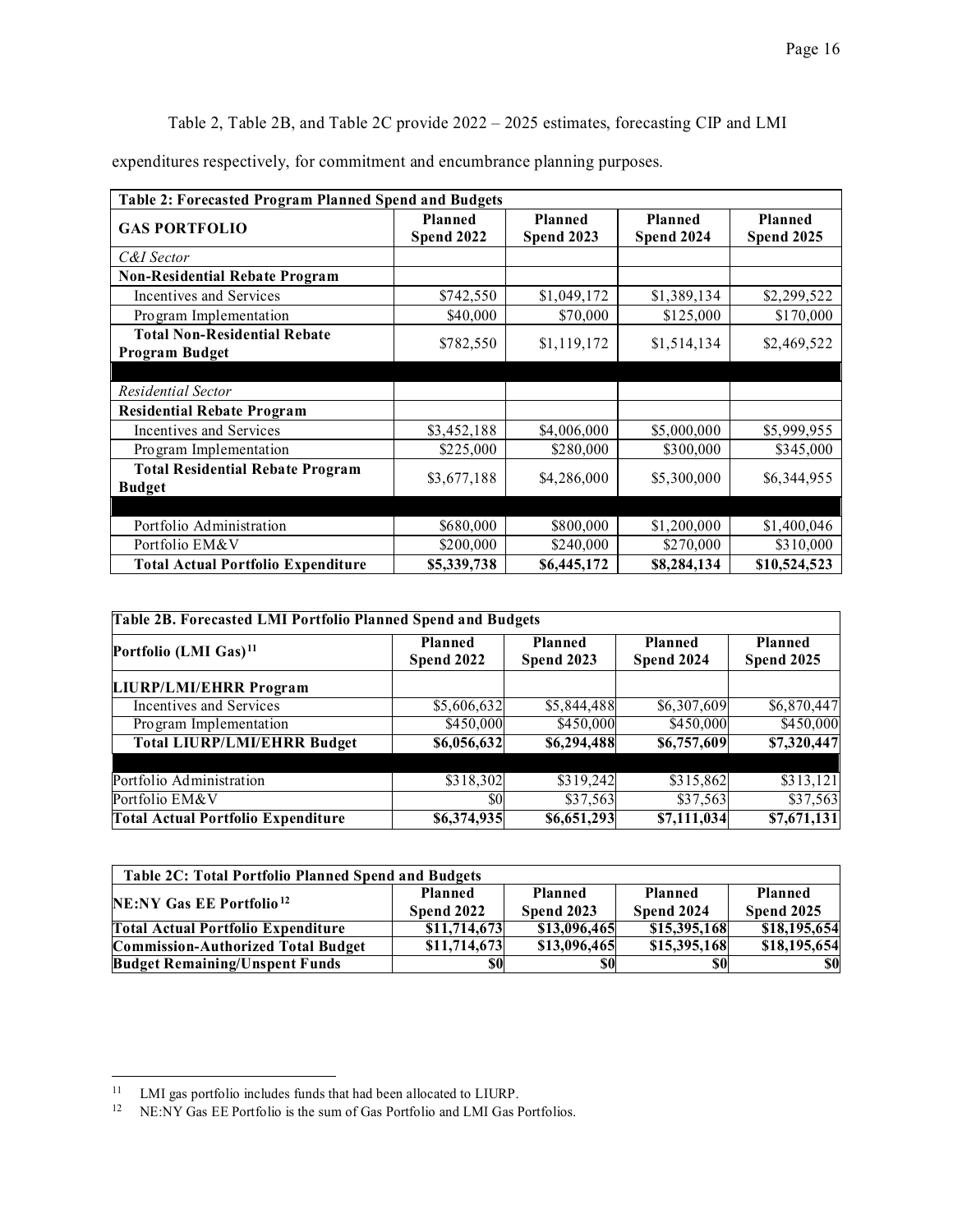commitment and encumbrance planning purposes.

<span id="page-16-0"></span>

| Table 3: ACTUAL VS. PLANNED PRIMARY AND SECONDARY PROGRAM SAVINGS |                           |                               |                                |                        |                                                    |
|-------------------------------------------------------------------|---------------------------|-------------------------------|--------------------------------|------------------------|----------------------------------------------------|
| <b>GAS PORTFOLIO</b>                                              | Actual<br>Savings<br>2019 | Actual<br><b>Savings 2020</b> | <b>Planned</b><br>Savings 2021 | Actual<br>Savings 2021 | <b>Total Actual</b><br><b>Savings</b><br>2020-2021 |
| C&I Sector                                                        |                           |                               |                                |                        |                                                    |
| <b>Non-Residential Rebate</b><br>Program                          |                           |                               |                                |                        |                                                    |
| MMBtu (Primary)                                                   | 36,761                    | 42,195                        | 156,471                        | 156,471                | 198,666                                            |
| Residential Sector                                                |                           |                               |                                |                        |                                                    |
| LIURP/LMI/EHRR                                                    |                           |                               |                                |                        |                                                    |
| MMBtu (Primary)                                                   | 28,674                    | 31,411                        | 58,233                         | 58,233                 | 89,644                                             |
| <b>Residential Rebate Program</b>                                 |                           |                               |                                |                        |                                                    |
| MMBtu (Primary)                                                   | 153,112                   | 181,699                       | 186,003                        | 186,003                | 367,702                                            |
| <b>Total Portfolio</b>                                            |                           |                               |                                |                        |                                                    |
| <b>MMBtu (Primary)</b>                                            | 218,548                   | 255,305                       | 400,707                        | 400,707                | 656,012                                            |

<span id="page-16-1"></span>

| <b>Table 4: Forecast Primary and Secondary Program Savings Plans</b> |                                                                  |         |                                       |                                |  |  |
|----------------------------------------------------------------------|------------------------------------------------------------------|---------|---------------------------------------|--------------------------------|--|--|
| <b>Gas Portfolio</b>                                                 | <b>Planned</b><br><b>Planned</b><br>Savings 2023<br>Savings 2022 |         | <b>Planned</b><br><b>Savings 2024</b> | <b>Planned</b><br>Savings 2025 |  |  |
| C&I Sector                                                           |                                                                  |         |                                       |                                |  |  |
| <b>Non-Residential Rebate Program</b>                                |                                                                  |         |                                       |                                |  |  |
| MMBtu (Primary)                                                      | 153,504                                                          | 152,000 | 129,516                               | 197,904                        |  |  |
| Residential Sector                                                   |                                                                  |         |                                       |                                |  |  |
| <b>Residential Rebate Program</b>                                    |                                                                  |         |                                       |                                |  |  |
| MMBtu (Primary)                                                      | 196,164                                                          | 218,046 | 272,084                               | 312,430                        |  |  |
| <b>Total Portfolio</b>                                               |                                                                  |         |                                       |                                |  |  |
| <b>MMBtu (Primary)</b>                                               | 349,668                                                          | 370,046 | 401,600                               | 510,334                        |  |  |

| Table 4B: Forecast Primary and Secondary LMI Portfolio Savings Plans |                |                |                |                |  |  |
|----------------------------------------------------------------------|----------------|----------------|----------------|----------------|--|--|
|                                                                      | <b>Planned</b> | <b>Planned</b> | <b>Planned</b> | <b>Planned</b> |  |  |
| Portfolio (LMI Gas)                                                  | Savings 2022   | Savings 2023   | Savings 2024   | Savings 2025   |  |  |
| LIURP/LMI/EHRR                                                       |                |                |                |                |  |  |
| MMBtu (Primary)                                                      | 66,310         | 68,909         | 73.971         | 80,122         |  |  |
| <b>Total Portfolio</b>                                               |                |                |                |                |  |  |
| <b>MMBtu (Primary)</b>                                               | 66,310         | 68,909         | 73,971         | 80,122         |  |  |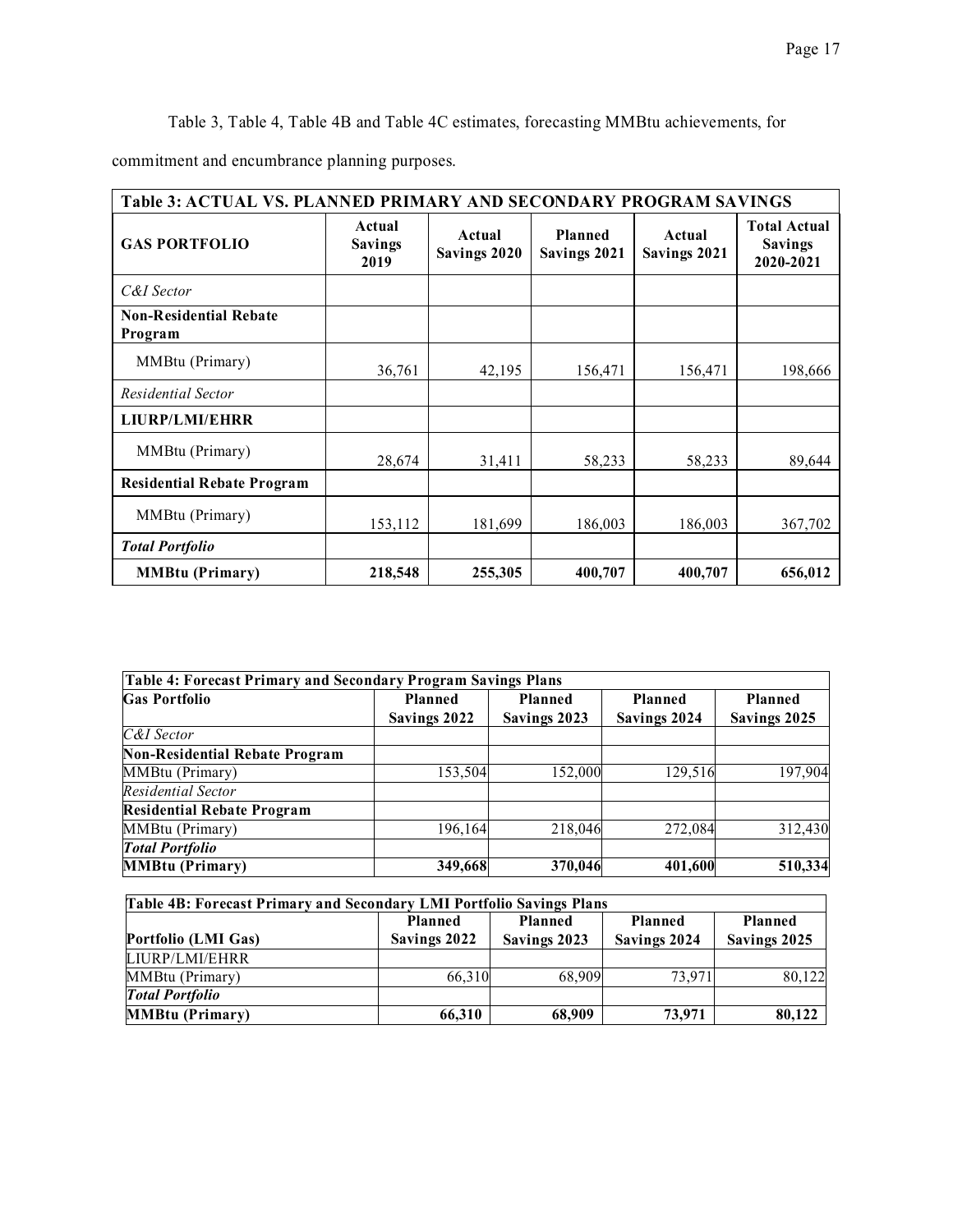| Table 4C: Forecast Primary and Secondary Total Portfolio Savings |                |                |                     |                     |  |
|------------------------------------------------------------------|----------------|----------------|---------------------|---------------------|--|
|                                                                  | <b>Planned</b> | <b>Planned</b> | <b>Planned</b>      | Planned             |  |
| <b>NE:NY Gas EE Portfolio</b> <sup>13</sup>                      | Savings 2022   | Savings 2023   | <b>Savings 2024</b> | <b>Savings 2025</b> |  |
| <b>Total Portfolio</b>                                           |                |                |                     |                     |  |
| <b>MMBtu (Primary)</b>                                           | 415,978        | 438,956        | 475,571             | 590,456             |  |
| <b>Target</b>                                                    | 415,468        | 438,468        | 475,468             | 518,468             |  |

# **III. Evaluation, Measurement and Verification ("EM&V")**

Distribution and its evaluation contractor have designed a comprehensive EM&V plan according

to Clean Energy Guidance Documents CE-02 and CE-05, for the CIP program years 2019-2025.<sup>[14](#page-17-2)</sup>

[Table 5 a](#page-17-0)nd [Table 6 p](#page-17-0)rovide Distribution's estimated EM&V activity schedule and each EM&V

activity's forecasted expenditures, respectively, for planning purposes.

| Table 5: 2019-2025 EM&V Activity Schedule                                                     |                                                |                               |                                           |                           |  |  |
|-----------------------------------------------------------------------------------------------|------------------------------------------------|-------------------------------|-------------------------------------------|---------------------------|--|--|
| <b>EM&amp;V Activity - Gas</b>                                                                | <b>Expected Plan</b><br><b>Submission Date</b> | <b>Expected Start</b><br>Date | <b>Expected</b><br><b>Completion Date</b> | <b>Status</b>             |  |  |
| Process Evaluation (All Programs;<br>Years 2017)                                              | Q <sub>2</sub> 2017                            | Q1 2018                       | Q2 2020                                   | Complete                  |  |  |
| Joint Impact Evaluation With                                                                  |                                                |                               |                                           |                           |  |  |
| NYSERDA - LIURP (Years 2012-<br>2016)                                                         | Q1 2019                                        | Q4 2018                       | O <sub>2</sub> 2020                       | Complete                  |  |  |
| Joint Impact Evaluation with NYSERDA<br>- Non-Residential Rebate Program (Years<br>2014-2018) | Q1 2020                                        | Q1 2019                       | Q4 2020                                   | Complete                  |  |  |
| Residential Rebate Program Impact<br>Evaluation (Years 2017-2019)                             | Q3 2020                                        | Q3 2020                       | O <sub>4</sub> 2021                       | Complete                  |  |  |
| Joint Impact Evaluation With<br>NYSERDA - LIURP (Years 2017<br>through Q1 2019)               | O1 2021                                        | O <sub>4</sub> 2020           | Q4 2021                                   | Upcoming                  |  |  |
| Process and Freeridership Evaluation<br>(All Programs; Years<br>2020-2021)                    | O <sub>2</sub> 2022                            | O3 2022                       | O <sub>4</sub> 2023                       | Upcoming                  |  |  |
| Residential Rebate Program Impact<br>Evaluation (Years 2021-2022)                             | Q <sub>2</sub> 2022                            | Q3 2022                       | Q4 2023                                   | Upcoming                  |  |  |
| Non-Residential Rebate Program Impact<br>Evaluation                                           | Q2 2023                                        | Q3 2023                       | Q4 2024                                   | Upcoming                  |  |  |
| LMI Statewide Portfolio Impact<br>Evaluation                                                  | To be determined                               | To be determined              | To be determined                          | To be determined          |  |  |
| NYTM Implementation and On-Going<br>Support                                                   | On-Going                                       | On-Going                      | $On-Going$                                | On-Going / In<br>Progress |  |  |

<span id="page-17-1"></span><span id="page-17-0"></span><sup>&</sup>lt;sup>13</sup> NE:NY Gas EE Portfolio is the sum of Gas Portfolio and LMI Gas Portfolios.<br><sup>14</sup> Case 15-M-0252 – Guidance Document CE-02, SEEP Guidance, filed on Sept

<span id="page-17-2"></span><sup>14</sup> Case 15-M-0252 – Guidance Document CE-02, SEEP Guidance, filed on September 1, 2020 and Guidance Document CE-05, EMV Guidance, filed on November 1, 2016.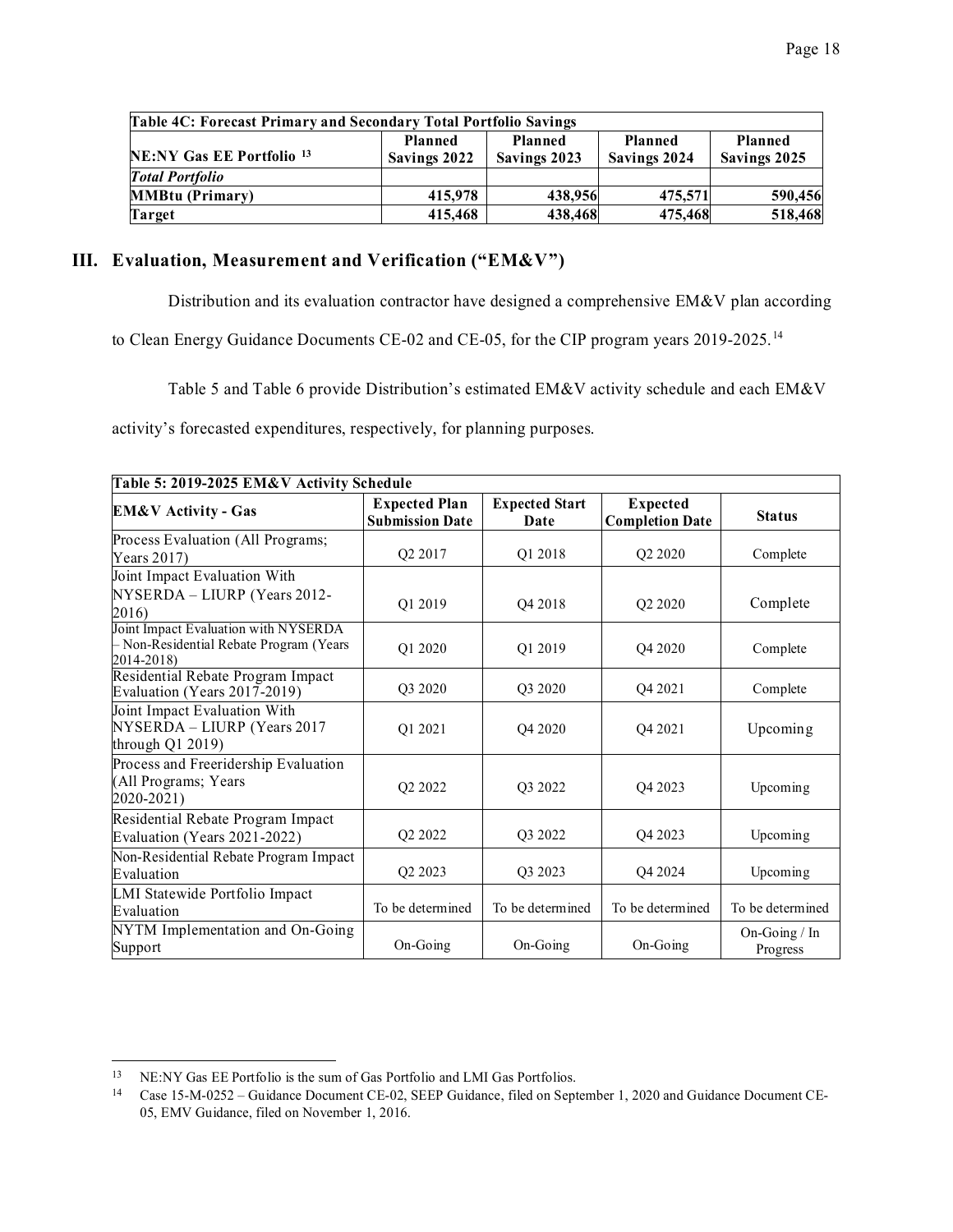| Table 6: EM&V Activity Forecasted Expenditures - Total Gas Portfolio                          | Actual       | Actual       | Planned      | Actual       | <b>Planned</b> | Planned      | Planned      | Planned      |
|-----------------------------------------------------------------------------------------------|--------------|--------------|--------------|--------------|----------------|--------------|--------------|--------------|
| <b>EM&amp;V</b> Activity                                                                      | Year<br>2019 | Year<br>2020 | Year<br>2021 | Year<br>2021 | Year<br>2022   | Year<br>2023 | Year<br>2024 | Year<br>2025 |
| Process Evaluation (All programs;<br>Years 2017)                                              | \$16,521     |              |              |              |                |              |              |              |
| Joint Impact Evaluation with<br>NYSERDA-<br>LIURP (Years 2012-2016)                           | \$15,815     |              |              |              |                |              |              |              |
| Joint Impact Evaluation with<br>NYSERDA - Non-Residential<br>Rebate Program (Years 2014-2018) |              | \$25,000     | \$98,000     | \$98,000     |                |              |              |              |
| Residential Rebate Program Impact<br>Evaluation (Years 2017-2019)                             |              | \$50,612     | \$27,253     | \$27,253     |                |              |              |              |
| Joint Impact Evaluation With<br>NYSERDA-LIURP (Years 2017-<br>2019 Q1)                        |              |              | \$3,168      | \$3,168      |                |              |              |              |
| Process and Freeridership<br>Evaluation (All programs; Years<br>TBD)                          |              |              |              |              | \$50,000       | \$80,000     |              |              |
| Non-Residential Rebate Program<br>Impact Evaluation (Years TBD)                               |              |              |              |              |                | \$50,000     | \$80,000     |              |
| LMI Statewide Portfolio (Years<br>TBD)                                                        |              |              |              |              |                |              |              |              |
| NYTM Implementation and On-<br>Going Support                                                  | \$69,932     | \$49,388     | \$56,747     | \$56,747     |                |              |              |              |
| Total EM&V Forecasted<br>Expenditures                                                         | \$125,000    | \$125,000    | \$182,000    | \$182,000    | \$200,000      | \$277,563    | \$307,563    | \$347,563    |
| <b>Unallocated Budget</b>                                                                     | \$22,732     | \$0          | (\$3,168)    | (S3, 168)    | \$150,000      | \$147,563    | \$227,563    | \$347,563    |

**Table 6: EM&V Activity Forecasted Expenditures - Total Gas Portfolio**

Distribution filed reports for the first three activities in 2020, and provided descriptions of those reports in the 2020 SEEP. NYSERDA filed the EM&V plan for the evaluation of LIURP for years 2017 through Q1 2019, conducted jointly with Distribution, in Q1 2021, and plans to file the final report in Q4 2021. The Residential Rebate Impact Evaluation (Years 2017-2019) is underway currently, and expected to conclude in Q4 2021. The detailed EM&V plan for this study is included in this document as Appendix B. Descriptions of these reports are in the following section.

The future Process and Freeridership Evaluation (All Programs, YearsTBD) does not yet have a detailed plan, but will likely include a materials review, interviews with key program actors, and participant surveys to assess the effectiveness of program design and implementation. Participant surveys will also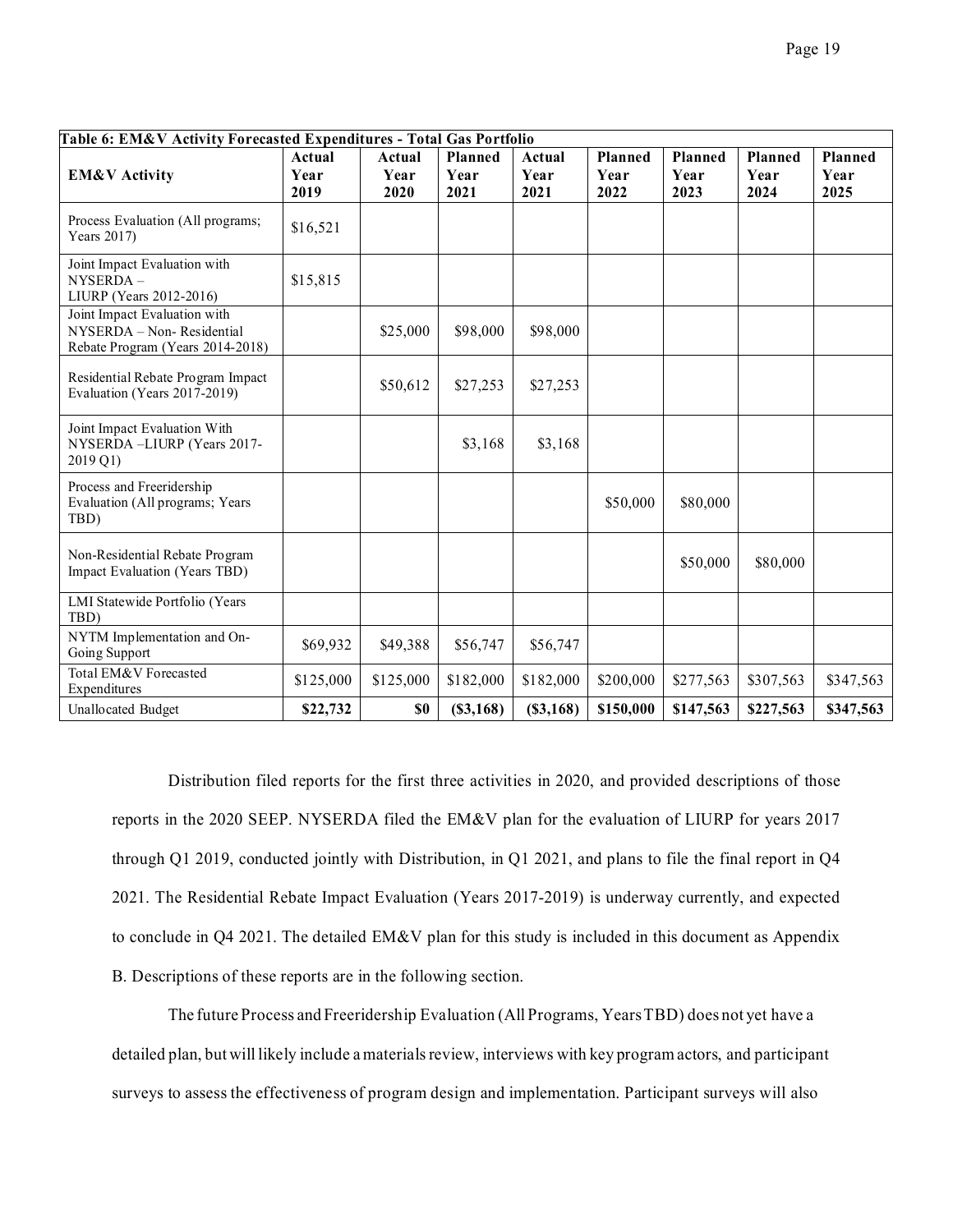facilitate freeridership analysis. The future Non-Residential Rebate Program Impact Evaluation (Years

TBD) and LMI Statewide Portfolio Evaluation (Years TBD) will be conducted jointly with NYSERDA.

Evaluation plan have not yet been developed.

Distribution remains an active participant in the Technical Resource Manual Management

Committee ("NYTM MC") and has budgeted for continued financial support of the maintenance and

enhancement of the NYTM within its EM&V budget.

#### **Evaluation Reports Filed in 2021**

Distribution will file two evaluations for active CIP programs in 2021:

- Impact Evaluation of the Residential Rebate Program (Year 2017 2019) o Matter 16-02180, filing title and exact date to be determined
- Joint Impact Evaluation with NYSERDA LIURP (Years 2017-2019 Q1) o Matter 16-02180, filing title and exact date to be determined

#### **Impact Evaluation of the Residential Rebate Program; Years 2017 - 2019**

Cadmus evaluated Distribution's Residential Rebate program for program years 2017-2019 to determine the program savings and the retrospective realization rate. As part of this evaluation, Cadmus recommended several updates to Distribution's workbook used to calculate reported savings, and Cadmus also calculated an alternative prospective realization rate for reporting future savings.

To evaluate savings, Cadmus divided measures into three tiers, based on total contribution to program savings. Cadmus analyzed savings for Tier 1, furnace and boiler replacements, using engineering analysis based on project-specific capacity and efficiency, and a billing analysis of participants' gas usage post-retrofit to determine the actual average run-time for furnaces and boilers in Distribution territory. Cadmus sourced other inputs from the NYTM. For Tier 2, furnace tune-ups, Cadmus conducted a pre-post billing analysis of gas usage for a census of participants. For Tier 3 measures, which included water heaters, boiler tune-ups, clothes dryers, thermostats and gas pool heaters, Cadmus used billing analysis with inputs sourced from the tracking data, analyses for Tier 1, or NYTM as available and appropriate.

The evaluation found the program achieved a realization rate of 87% for the 2017-2019 period.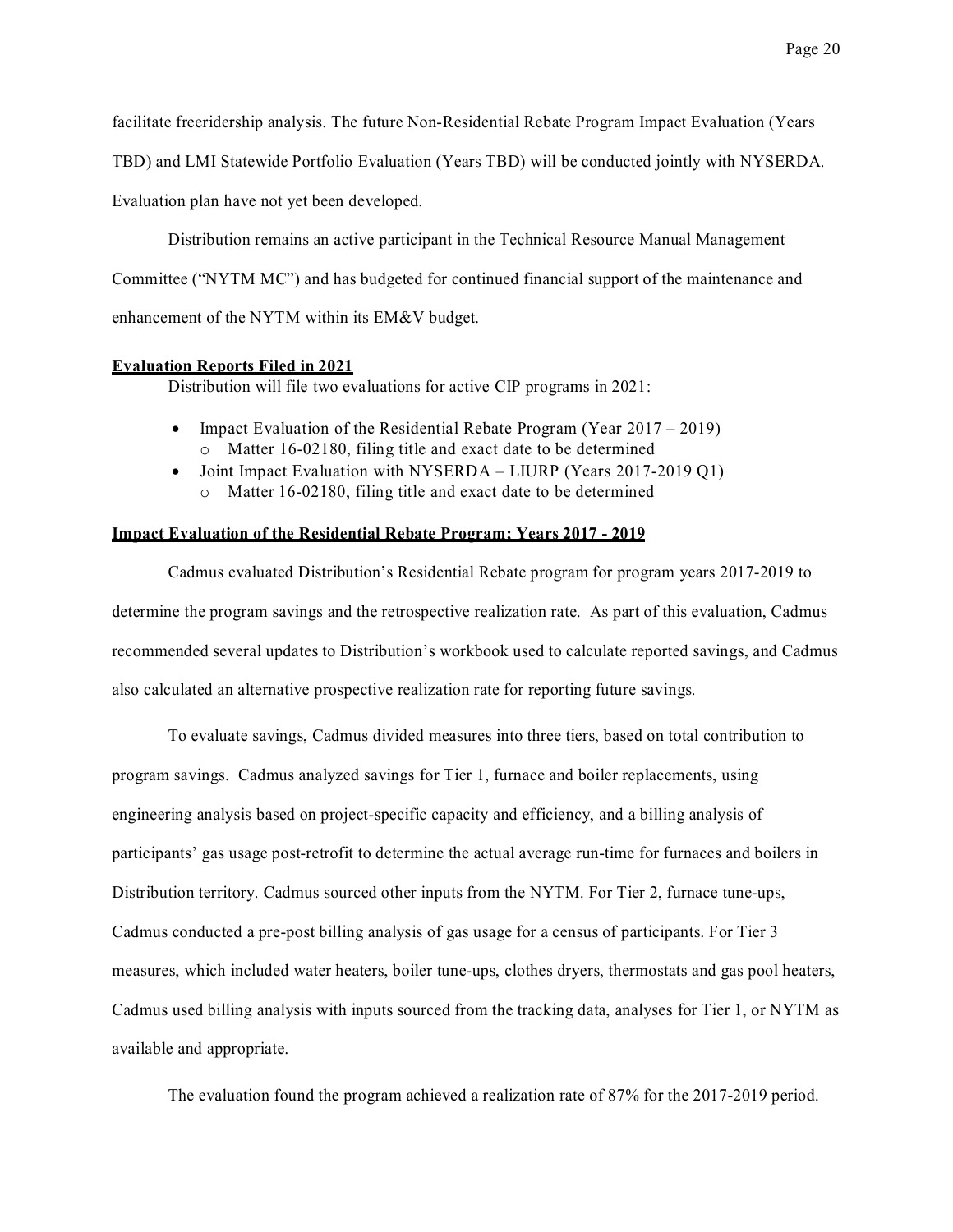Cadmus updated Distribution's deemed savings estimates for reported savings using inputs from the evaluation and from the 2021 NYTM, and recommended a prospective realization rate of 100%.

# **Changes Implemented Based on Recommendations:**

In response to the Residential Rebate Evaluation, Distribution updated the deemed savings estimates it uses to calculated reported savings for the Residential Rebate program. Beginning with Q2 2021, Distribution applied the new measure-level savings estimates, and a realization rate of 100%.

# **Verified Gross Savings Specifications**

Verified gross savings specifications ("VGSS") for each program are shown in VGSS 1, VGSS 2, VGSS 3 and VGSS 4. The realization rates included in VGSS are based on the most recent program evaluations. As impact evaluations are completed for the CIP programs, Distribution will provide updated verified gross savings realization rates in revision letters or annual updates to this SEEP.

| <b>VGSS 1: Non-Residential Rebate Program</b> |                                                                                                                                                                                                                                                                                                                                                                       |
|-----------------------------------------------|-----------------------------------------------------------------------------------------------------------------------------------------------------------------------------------------------------------------------------------------------------------------------------------------------------------------------------------------------------------------------|
| Date of SEEP/CEF filing                       | January 2020                                                                                                                                                                                                                                                                                                                                                          |
| Program Name                                  | Non-Residential Rebate Program                                                                                                                                                                                                                                                                                                                                        |
| Program Description                           | The Non-Residential Rebate Program provides rebates to non-residential                                                                                                                                                                                                                                                                                                |
|                                               | customers for installation of energy saving measures.                                                                                                                                                                                                                                                                                                                 |
| Gross Savings Methodology                     | Gross savings reported in January 2020 filing were derived from desk reviews,<br>phone verification, and billing analysis conducted by independent auditor.                                                                                                                                                                                                           |
| Realization Rate (RR)                         | The initial VGS RR of 0.99 was determined through the EEPS Commercial and<br>Multifamily Close-Out Impact Evaluation, Including National Fuel Gas<br>Distribution Corporation's Non-Residential Rebate Program (2014-2018),<br>January 2020. This initial VGS RR is applied retrospectively and prospectively<br>until completion of the next Gross Savings Analysis. |
| Planned VGS Approach                          | Distribution will determine an appropriate schedule for future Non-Residential<br>Rebate Program Gross Savings Analysis and incorporate details into future SEEP<br>filing.                                                                                                                                                                                           |
| <b>Exemption from EAM Status</b>              | Yes                                                                                                                                                                                                                                                                                                                                                                   |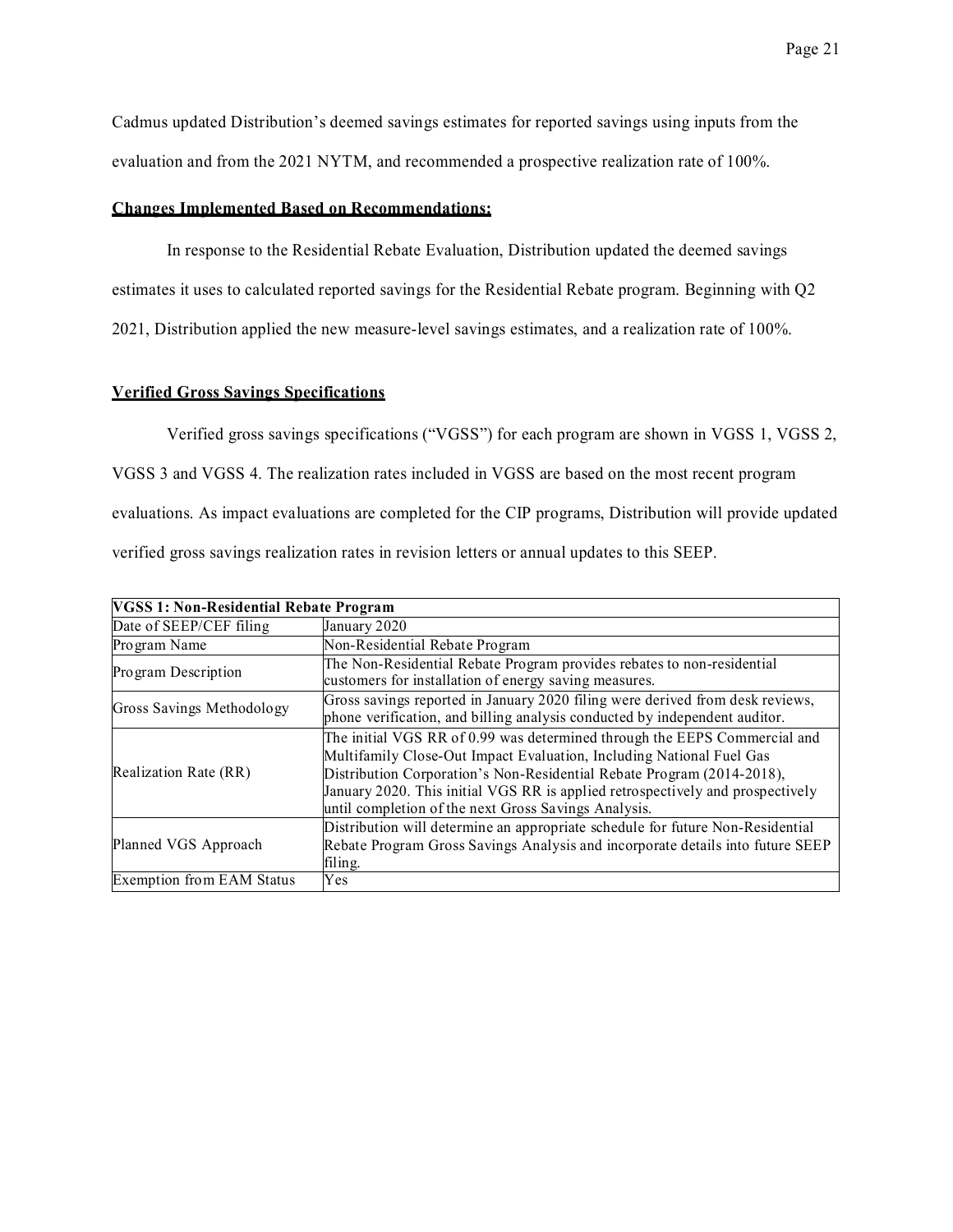٦

| Date of SEEP/CEF filing   | y G55 2. Ettil Statewige I Ortfolio. Existing 1-4 Onit Fallify Homes Initiative<br>December 14, 2020                                                                                                                                                                                                                                                                                                                                                                                                                                        |
|---------------------------|---------------------------------------------------------------------------------------------------------------------------------------------------------------------------------------------------------------------------------------------------------------------------------------------------------------------------------------------------------------------------------------------------------------------------------------------------------------------------------------------------------------------------------------------|
| Program Name              | Existing 1-4 Unit Family Homes Initiative (LIURP)                                                                                                                                                                                                                                                                                                                                                                                                                                                                                           |
| Program Description       | The Existing 1-4 Unit Family Homes Initiative operates under several program<br>names, including EmPower NY and Assisted Home Performance with ENERGY<br>STAR ("AHPwES") administered by NYSERDA statewide, the Low-Income<br>Usage Reduction Program ("LIURP") in National Fuel Gas ("NFGDC") territory,<br>and the Home Energy Affordability Team ("HEAT") program in the National<br>Grid-Long Island territory. The EmPower NY, LIURP, and HEAT programs are<br>available to low-income households and provide no-cost energy services. |
| Gross Savings Methodology | Energy savings are estimated from modeling tools used by contractors when<br>conducting home energy audits. For custom measures, project-specific existing<br>condition baselines will be used.                                                                                                                                                                                                                                                                                                                                             |
| Realization Rate (RR)     | Distribution-funded activity under the Initiative (LIURP activity) has an initial<br>VGS RR of 52% for MMBtu, based on the impact evaluation for program period<br>2012-2016 (NYSERDA Residential Retrofit Impact Evaluation (PY2012-2016),<br>filed in June 2020). This initial VGS RR is applied retrospectively and<br>prospectively until completion of the next Gross Savings Analysis.                                                                                                                                                |
| Planned VGS Approach      | Distribution-funded activity under the Initiative (LIURP activity) will undergo<br>Gross Savings Analysis for program period 2017-Q1 2019 as part of the<br>NYSERDA EmPower study. Details related to the Gross Savings Analysis<br>methodology were submitted in an EM&V Plan in Q4 2020. Moving forward,<br>NYSERDA will conduct statewide evaluation for this program using methods<br>similar to prior work (i.e., IPMVP Option C).                                                                                                     |
| Exemption from EAM Status | Yes                                                                                                                                                                                                                                                                                                                                                                                                                                                                                                                                         |

**VGSS 2: LMI Statewide Portfolio: Existing 1-4 Unit Family Homes Initiative**

|                           | VGSS 3: LMI Statewide Portfolio: Affordable Multifamily Energy Efficiency Program                                                                                                                                                                                                                                        |  |  |  |  |
|---------------------------|--------------------------------------------------------------------------------------------------------------------------------------------------------------------------------------------------------------------------------------------------------------------------------------------------------------------------|--|--|--|--|
| Date of SEEP/CEF filing   | TBD                                                                                                                                                                                                                                                                                                                      |  |  |  |  |
| Program Name              | Affordable Multifamily Energy Efficiency Program                                                                                                                                                                                                                                                                         |  |  |  |  |
| Program Description       | Under development                                                                                                                                                                                                                                                                                                        |  |  |  |  |
| Gross Savings Methodology | TBD                                                                                                                                                                                                                                                                                                                      |  |  |  |  |
| Realization Rate (RR)     | TBD                                                                                                                                                                                                                                                                                                                      |  |  |  |  |
| Planned VGS Approach      | Distribution expects to contribute to the Affordable Multifamily Energy<br>Efficiency Program by Q4 2021. Distribution will determine an appropriate<br>schedule for future LMI Gross Savings Analysis in collaboration with NYSERDA<br>and the joint utilities, and will incorporate details into a future SEEP filing. |  |  |  |  |
| Exemption from EAM Status | Yes                                                                                                                                                                                                                                                                                                                      |  |  |  |  |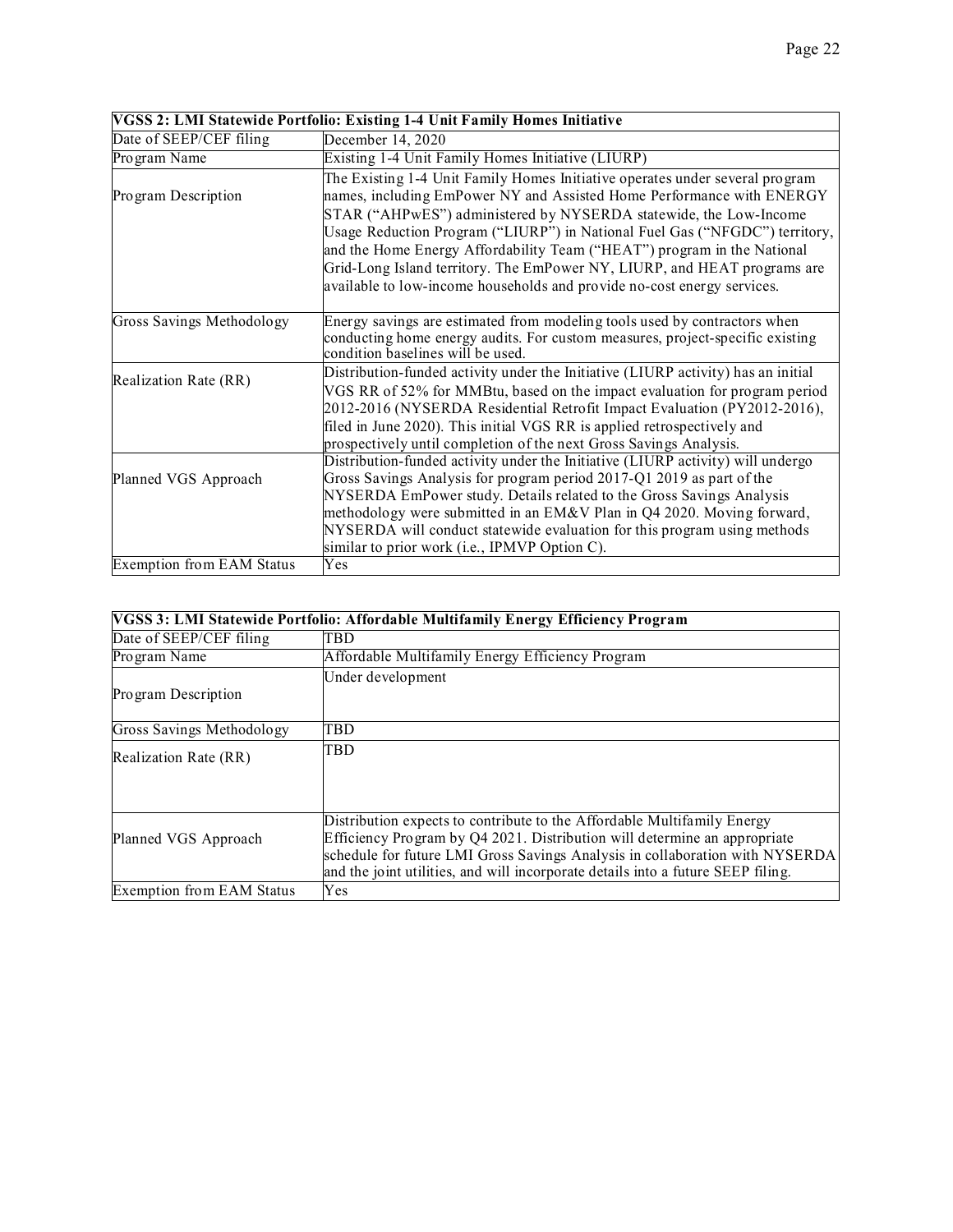| <b>VGSS 4: Residential Rebate Program (APRR)</b>   |                                                                                                                                                                                                                                                                                              |
|----------------------------------------------------|----------------------------------------------------------------------------------------------------------------------------------------------------------------------------------------------------------------------------------------------------------------------------------------------|
| Date of SEEP/CEF filing <sup>15</sup>              | October 2021 (Expected)                                                                                                                                                                                                                                                                      |
| Program Name                                       | Residential Rebate Program                                                                                                                                                                                                                                                                   |
| Program Description                                | The Residential Rebate Program provides rebates for the installation of energy<br>saving measures.                                                                                                                                                                                           |
| Gross Savings Methodology                          | Gross savings are derived from a combination of consumption billing analysis<br>and desk reviews conducted by an independent auditor.                                                                                                                                                        |
| Alternative Prospective<br>Realization Rate (APRR) | $100\%$                                                                                                                                                                                                                                                                                      |
| Planned VGS Approach                               | The Residential Rebate Program will evaluate Gross Savings for program<br>activity from August, 2021 forward at a future date, which will be no later than<br>2023. This evaluation will serve to verify the APRR, and will rely primarily on<br>engineering analysis based on desk reviews. |
| Exemption from EAM Status                          | Yes                                                                                                                                                                                                                                                                                          |

# **IV. Benefit Cost Analysis ("BCA")**

[Table 7 a](#page-23-0)nd [Table 8 p](#page-23-1)rovide the latest BCA detail for Distribution's total gas portfolio of programs. It should be noted Societal Cost Test ("SCT") results presented herein includes the Staffprovided value of avoided carbon dioxide emissions (unmodified by Distribution). It should be further noted that the BCA is based on Distribution's forward looking gas prices, which were developed for volumetric forecasting used for, among other things, the Company's gas purchasing plan. This approach is consistent with the Commission's 2018 Energy Efficiency Order.<sup>[16](#page-22-1)</sup>

The Company's BCA analysis assumes a \$0.00 value as respects benefits associated with: avoided ancillary reserves, avoided distribution capacity infrastructure, avoided operations and maintenance expenses, avoided distribution losses, net avoided restoration costs, net avoided outage costs, net avoided criteria pollutants, avoided water impacts, avoided land impacts, and net non-energy benefits relating to utility operations. Stated otherwise, the Company took a realistic and conservative position on the valuation of benefits that would accrue from the Company's total gas portfolio of programs.

<span id="page-22-0"></span><sup>&</sup>lt;sup>15</sup> CEF programs are evaluated jointly with NYSERDA.<br> $\frac{16}{2}$  Cese 15 M 0252 2018 Froggy Efficiency Order at n

<span id="page-22-1"></span><sup>16</sup> Case 15-M-0252 – 2018 Energy Efficiency Order, at page 50. The Commission determined that "Utilities are neither restricted from using a territory-specific forecast of natural gas prices in their gas energy efficiency portfolio BCA nor are they required to use specified natural gas price inputs.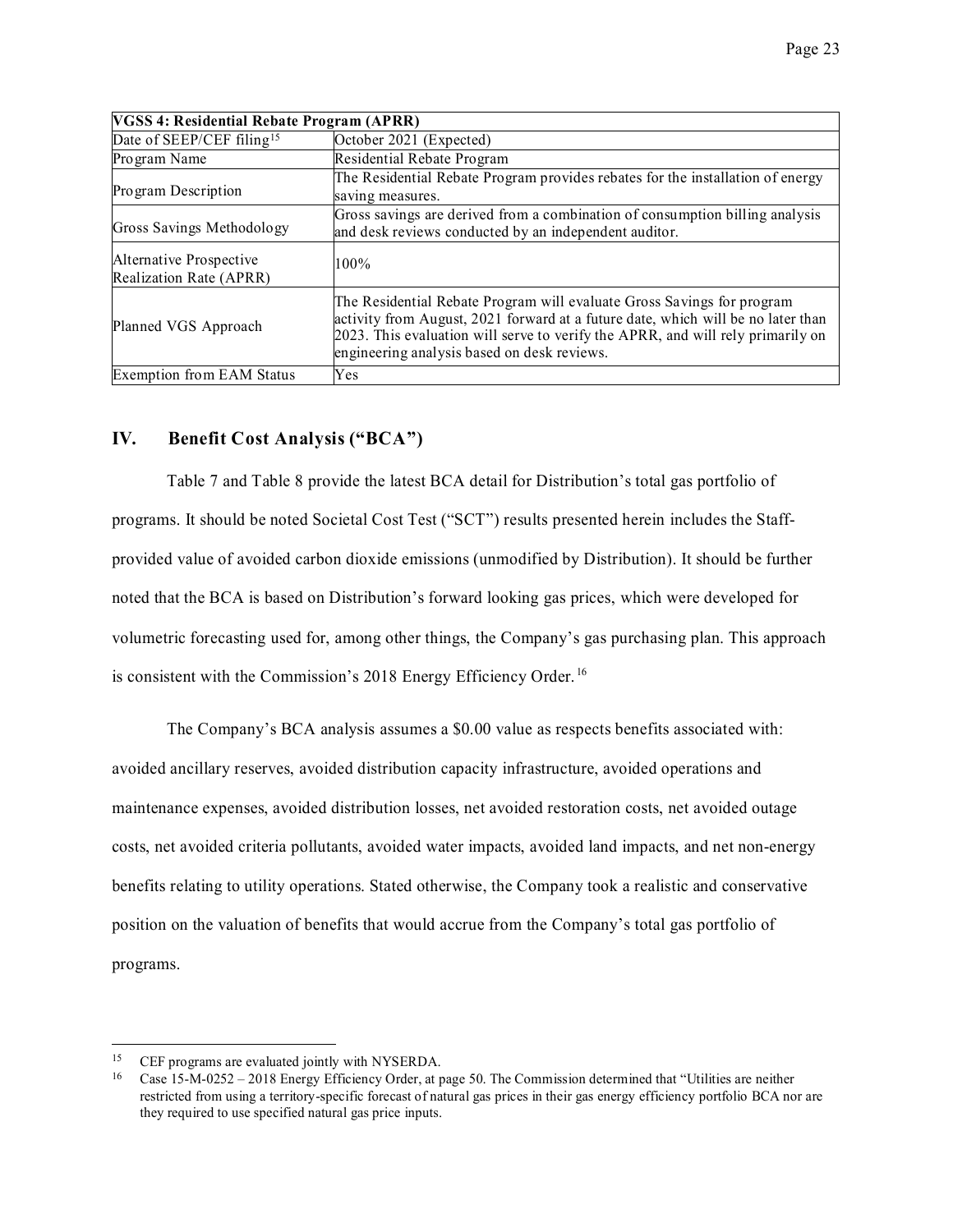<span id="page-23-0"></span>

| Table 7: 2019-2025 Primary Benefit Cost Analysis                  |              |              |              |              |              |              |              |
|-------------------------------------------------------------------|--------------|--------------|--------------|--------------|--------------|--------------|--------------|
| Program                                                           | 2019         | 2020         | 2021         | 2022         | 2023         | 2024         | 2025         |
| Commercial and Industrial Sector                                  |              |              |              |              |              |              |              |
| <b>Non-Residential Rebate Program</b>                             |              |              |              |              |              |              |              |
| Benefits                                                          | \$11,941,748 | \$12,386,836 | \$8,436,273  | \$8,307,330  | \$8,281,584  | \$7,104,139  | \$10,937,824 |
| Costs                                                             | \$4,800,601  | \$4,800,601  | \$2,764,581  | \$2,593,322  | \$3,183,807  | \$4,141,812  | \$5,961,682  |
| <b>Benefit Cost Ratio</b>                                         | 2.49         | 2.58         | 3.05         | 3.20         | 2.60         | 1.72         | 1.83         |
| Residential                                                       |              |              |              |              |              |              |              |
| <b>Residential Rebate Program</b>                                 |              |              |              |              |              |              |              |
| Benefits                                                          | \$5,200,641  | \$5,390,029  | \$8,712,478  | \$9,434,471  | \$11,095,220 | \$13,957,737 | \$16,961,407 |
| Costs                                                             | \$3,871,579  | \$3,871,579  | \$6,556,400  | \$7,101,400  | \$8,276,250  | \$10,275,995 | \$12,441,660 |
| <b>Benefit Cost Ratio</b>                                         | 1.34         | 1.39         | 1.33         | 1.33         | 1.34         | 1.36         | 1.36         |
| <b>LIURP/LMI</b>                                                  |              |              |              |              |              |              |              |
| Benefits                                                          | \$5,518,932  | \$5,724,283  | \$5,021,989  | \$5,745,357  | \$6,006,341  | \$6,488,944  | \$7,078,291  |
| Costs                                                             | \$5,740,000  | \$5,740,000  | \$5,647,923  | \$6,374,934  | \$6,651,293  | \$7,111,034  | \$7,671,131  |
| <b>Benefit Cost Ratio</b>                                         | 0.96         | 1.00         | 0.89         | 0.90         | 0.90         | 0.91         | 0.92         |
| <b>Total Portfolio</b>                                            |              |              |              |              |              |              |              |
| <b>Total Benefits (Excl. LIURP)</b>                               | \$17,142,389 | \$17,776,865 | \$17,148,751 | \$17,741,801 | \$19,376,804 | \$21,061,875 | \$27,899,230 |
| <b>Total Costs (Excl. LIURP,</b><br><b>Incl. Portfolio Costs)</b> | \$9,747,180  | \$9,747,180  | \$10,181,248 | \$10,574,740 | \$12,500,057 | \$15,887,842 | \$20,113,388 |
| <b>Portfolio Benefit Cost Ratio</b>                               | 1.76         | 1.82         | 1.68         | 1.68         | 1.55         | 1.33         | 1.39         |

<span id="page-23-1"></span>

| Table 8: 2019-2025 Portfolio BCA Ratios              |      |      |      |      |      |      |      |
|------------------------------------------------------|------|------|------|------|------|------|------|
| <b>PORTFOLIO Gas</b>                                 | 2019 | 2020 | 2021 | 2022 | 2023 | 2024 | 2025 |
| <b>Societal Cost Test Ratio</b>                      | 1.76 | 1.82 | 1.40 | 1.39 | 1.33 | 1.20 | 1.26 |
| <b>Utility Cost Test Ratio</b>                       | N/A  | N/A  | 1.21 | 1.16 | 1.13 | 1.05 | 1.13 |
| <b>Ratepayer Impact</b><br><b>Measure Test Ratio</b> | N/A  | N/A  | 0.79 | 0.77 | 0.77 | 0.72 | 0.78 |

As respects the Utility Cost Test ("UCT") and the Ratepayer Impact Measure ("RIM") BCA

screening approaches, the Company notes that it received clarification from Staff that these tests would

only apply to the BCA Handbooks that were ordered by the Commission in the REV Proceeding.<sup>[17](#page-23-2)</sup>

<span id="page-23-2"></span> <sup>17</sup> Case 14-M-0101 – Order Establishing the Benefit Cost Analysis Framework, issued and effective January 21, 2016.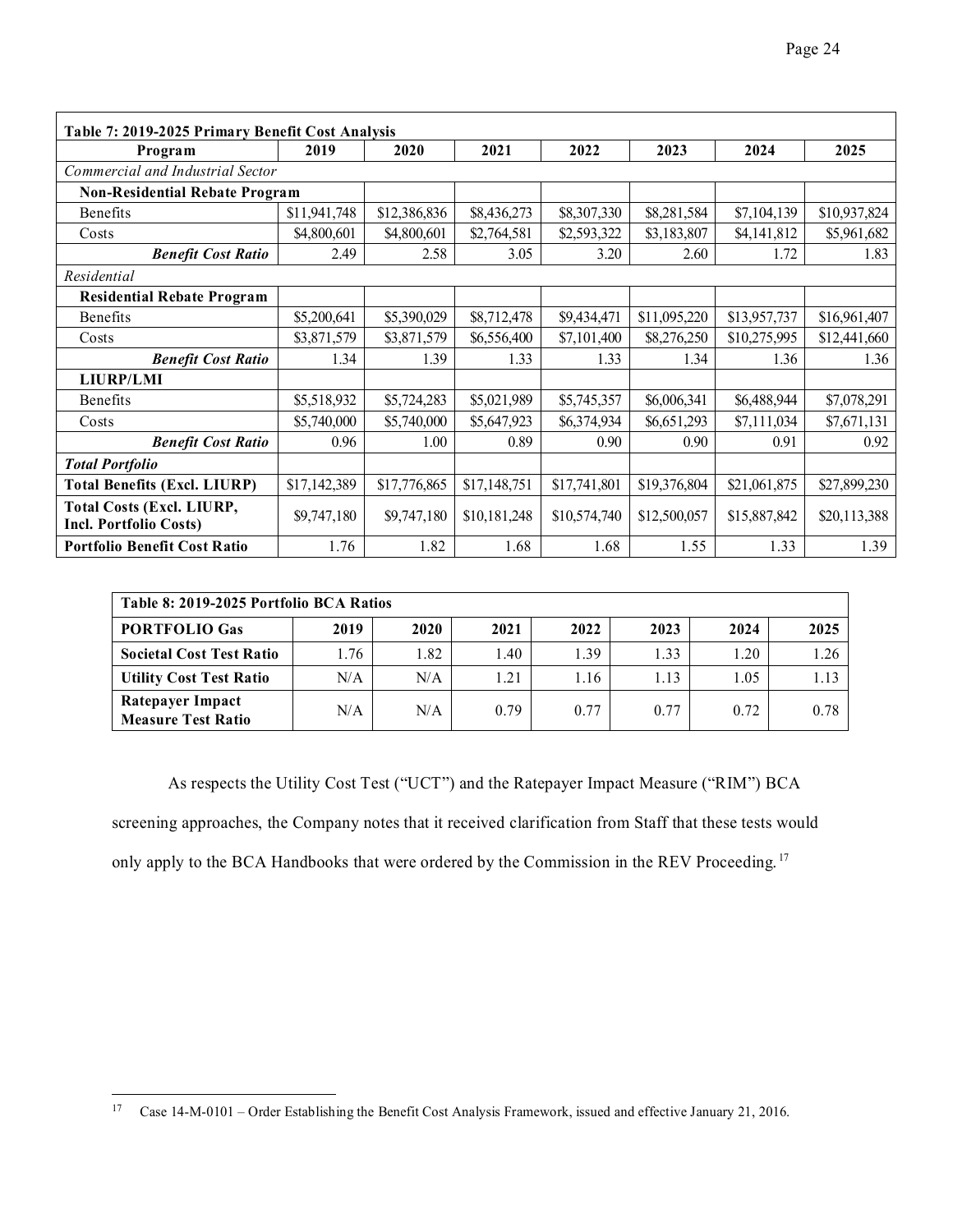# <span id="page-24-0"></span>**Appendix A: Program Rebate Tables**

The incentive amounts for 2019, 2020 and 2021 for the Residential Rebate and Non-residential Rebate

programs are included below. Distribution will update the SEEP with the 2022 program values once they

are determined.

# **Non-Residential Rebate Program Measures and Rebates**

Measures and rebates for the 2019 program are outlined below in Appendix Table A-1. Measures and rebates for the 2020 program are in Appendix Table A-2, and measures and rebates for the 2021 program are included in Appendix Table A-3.

| Appendix Tables A-1: Non-Residential Rebate Program Measure Summary - Calendar Year 2019 |                                     |                                             |                      |  |  |
|------------------------------------------------------------------------------------------|-------------------------------------|---------------------------------------------|----------------------|--|--|
| Measure                                                                                  | ired Minimum Efficiency             | <b>Equipment Size</b><br>(MBtu/h) or (feet) | <b>Rebate Amount</b> |  |  |
| <b>Space Heating</b>                                                                     |                                     |                                             |                      |  |  |
| Hot Air Furnace                                                                          | <b>90% AFUE</b>                     | $\leq 300$                                  | \$3.00/MBtu/h        |  |  |
| Hot Air Furnace                                                                          | 92% AFUE                            | $\leq 300$                                  | \$4.00/MBtu/h        |  |  |
| <b>Hot Air Furnace</b>                                                                   | 95% AFUE                            | $\leq 300$                                  | \$5.00/MBtu/h        |  |  |
| Hot Water Boiler (Non-Condensing)                                                        | <b>85% AFUE</b>                     | $\leq 300$                                  | \$600                |  |  |
| Hot Water Boiler (Non-Condensing)                                                        | 85% Et                              | $301 - 500$                                 | \$750                |  |  |
| Hot Water Boiler (Non-Condensing)                                                        | $85\%$ E <sub>t</sub>               | $501 - 1,000$                               | \$1,500              |  |  |
| Hot Water Boiler (Non-Condensing)                                                        | 85% Et                              | $1,001 - 1,700$                             | \$2,500              |  |  |
| Hot Water Boiler (Non-Condensing)                                                        | 85% Et                              | >1,700                                      | \$3,000              |  |  |
| Hot Water Boiler (Condensing)                                                            | <b>90% AFUE</b>                     | $\leq 300$                                  | \$1,000              |  |  |
| Hot Water Boiler (Condensing)                                                            | $90\%$ E <sub>t</sub>               | $301 - 500$                                 | \$1,500              |  |  |
| Hot Water Boiler (Condensing)                                                            | 90% Et                              | $501 - 1,000$                               | \$2,500              |  |  |
| Hot Water Boiler (Condensing)                                                            | $90\%$ E <sub>t</sub>               | $1,001 - 1,700$                             | \$3,500              |  |  |
| Hot Water Boiler (Condensing)                                                            | 90% Et                              | >1,700                                      | \$4,500              |  |  |
| <b>Steam Boiler</b>                                                                      | 82% AFUE                            | $\leq 300$                                  | \$2.00/MBtu/h        |  |  |
| Steam Boiler                                                                             | 79% Et                              | $301 - 2,500$                               | \$1.00/MBtu/h        |  |  |
| Steam Boiler                                                                             | $80\%$ E <sub>t</sub>               | > 2,500                                     | \$1.00/MBtu/h        |  |  |
| Unit Heater                                                                              | $\geq$ 90% AFUE or Et               |                                             | \$2.00/MBtu/h        |  |  |
| <b>Infrared Heater</b>                                                                   | N/A                                 |                                             | \$2.50/MBtu/h        |  |  |
| Vent Damper                                                                              | N/A                                 |                                             | \$1.00/MBtu/h        |  |  |
| Pipe Insulation                                                                          | $R-Value > 4$                       |                                             | \$3.00/foot          |  |  |
| Duct Insulation                                                                          | R-Value $\geq 6$                    |                                             | \$0.50/foot          |  |  |
| <b>Demand Control Ventilation</b>                                                        | N/A                                 |                                             | \$200/sensor         |  |  |
| Furnace Tune Up Service                                                                  | N/A                                 |                                             | \$60                 |  |  |
| Boiler Tune Up Service                                                                   | N/A                                 |                                             | $\overline{$}70$     |  |  |
| <b>Water Heating</b>                                                                     |                                     |                                             |                      |  |  |
| Storage Tank Water Heater (140 Gallons $0.80$ UEF or 0.80 Et<br>or Less)                 |                                     |                                             | \$250                |  |  |
| Tankless Water Heater                                                                    | $0.80$ UEF or $0.00$ E <sub>t</sub> |                                             | \$325                |  |  |
| <b>Cooking Equipment</b>                                                                 |                                     |                                             |                      |  |  |
| Fryer                                                                                    | Cooking Efficiency $\geq 50\%$      |                                             | \$1,000              |  |  |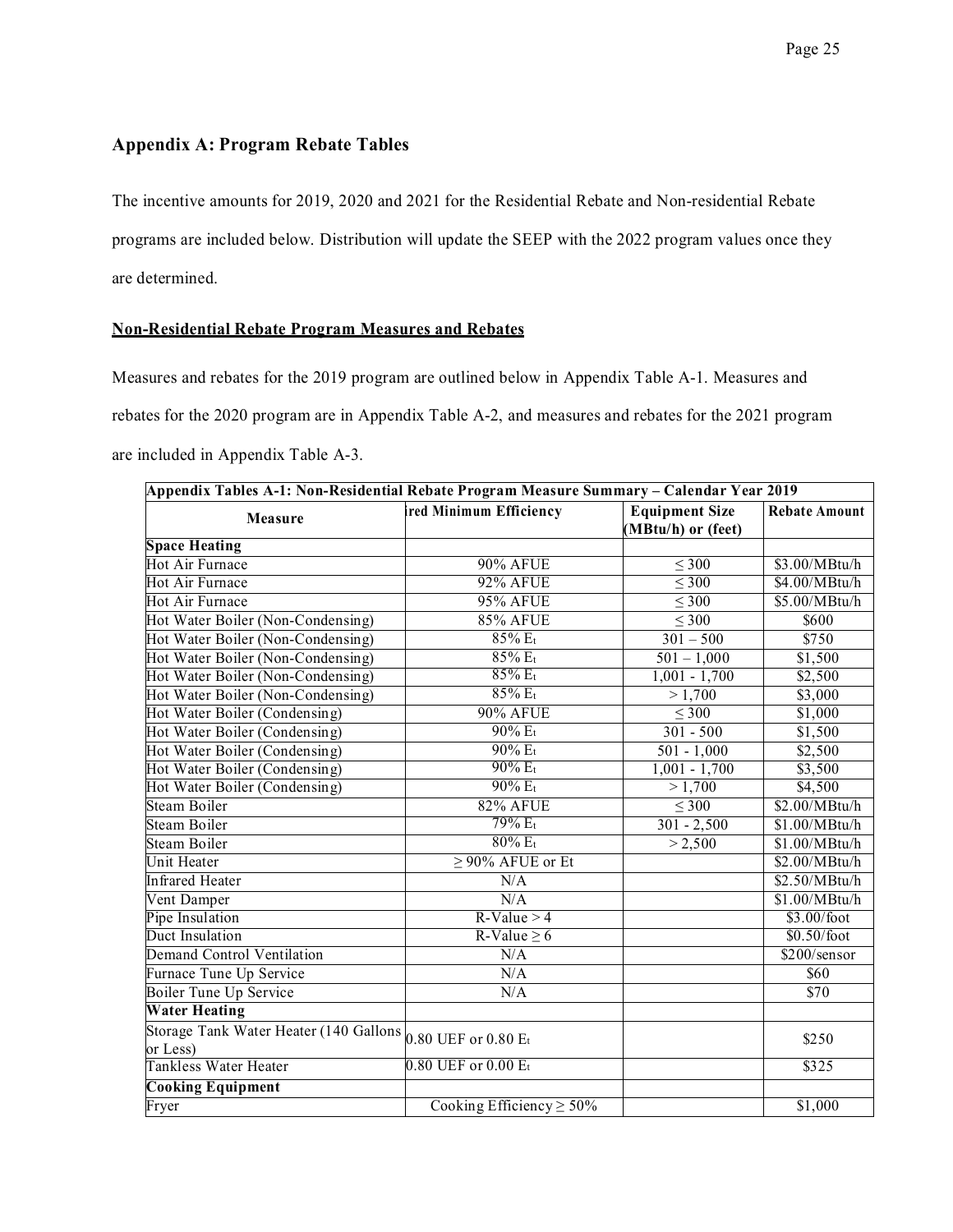| Page 26 |
|---------|
|         |

| Convection Oven           | Cooking Efficiency $\geq 46\%$ |                    | \$1,000 |
|---------------------------|--------------------------------|--------------------|---------|
| Conveyor Oven             | Cooking Efficiency $\geq 42\%$ |                    | \$1,000 |
| Rack Oven                 | Cooking Efficiency $\geq$ 38%  |                    | \$1,000 |
| Steamer                   | Cooking Efficiency $\geq$ 38%  |                    | \$1,000 |
| Griddle                   | Cooking Efficiency $\geq$ 38%  | $\leq$ 2 feet wide | \$350   |
| Griddle                   | Cooking Efficiency $\geq$ 38%  | 3 feet wide        | \$525   |
| Griddle                   | Cooking Efficiency $\geq$ 38%  | 4 feet wide        | \$700   |
| Griddle                   | Cooking Efficiency $\geq$ 38%  | 5 feet wide        | \$875   |
| Griddle                   | Cooking Efficiency $\geq$ 38%  | $> 6$ feet wide    | \$1,050 |
| <b>Controls and Other</b> |                                |                    |         |
| Wi-Fi Thermostat          | N/A                            |                    | \$125   |

| Appendix Tables A-2: Non-Residential Rebate Program Measure Summary - Calendar Year 2020 |                                |                            |               |  |  |
|------------------------------------------------------------------------------------------|--------------------------------|----------------------------|---------------|--|--|
| Measure                                                                                  | <b>Required Minimum</b>        | <b>Equipment Size</b>      | Rebate        |  |  |
|                                                                                          | Efficiency                     | (MBtu/h) or (feet)         | Amount        |  |  |
| <b>Space Heating</b>                                                                     |                                |                            |               |  |  |
| Hot Air Furnace                                                                          | <b>90% AFUE</b>                | $\leq 300$                 | \$3.00/MBtu/h |  |  |
| Hot Air Furnace                                                                          | 92% AFUE                       | $\leq 300$                 | \$4.00/MBtu/h |  |  |
| Hot Air Furnace                                                                          | 95% AFUE                       | $\leq 300$                 | \$5.00/MBtu/h |  |  |
| Hot Water Boiler (Non-Condensing)                                                        | <b>85% AFUE</b>                | $\leq 300$                 | \$600         |  |  |
| Hot Water Boiler (Non-Condensing)                                                        | 85% Et                         | $301 - 500$                | \$750         |  |  |
| Hot Water Boiler (Non-Condensing)                                                        | 85% Et                         | $501 - 1,000$              | \$1,500       |  |  |
| Hot Water Boiler (Non-Condensing)                                                        | 85% Et                         | $\overline{1,001 - 1,700}$ | \$2,500       |  |  |
| Hot Water Boiler (Non-Condensing)                                                        | 85% Et                         | >1,700                     | \$3,000       |  |  |
| Hot Water Boiler (Condensing)                                                            | <b>90% AFUE</b>                | $\leq 300$                 | \$1,000       |  |  |
| Hot Water Boiler (Condensing)                                                            | $90\%$ E <sub>t</sub>          | $301 - 500$                | \$1,500       |  |  |
| Hot Water Boiler (Condensing)                                                            | $90\%$ Et                      | $501 - 1,000$              | \$2,500       |  |  |
| Hot Water Boiler (Condensing)                                                            | 90% Et                         | $1,001 - 1,700$            | \$3,500       |  |  |
| Hot Water Boiler (Condensing)                                                            | $90\%$ E <sub>t</sub>          | >1,700                     | \$4,500       |  |  |
| <b>Steam Boiler</b>                                                                      | <b>82% AFUE</b>                | $\leq 300$                 | \$2.00/MBtu/h |  |  |
| <b>Steam Boiler</b>                                                                      | 79% Et                         | $301 - 2,500$              | \$1.00/MBtu/h |  |  |
| <b>Steam Boiler</b>                                                                      | $80\%$ E <sub>t</sub>          | > 2,500                    | \$1.00/MBtu/h |  |  |
| Unit Heater                                                                              | $\geq$ 90% AFUE or Et          |                            | \$2.00/MBtu/h |  |  |
| <b>Infrared Heater</b>                                                                   | N/A                            |                            | \$2.50/MBtu/h |  |  |
| Pipe Insulation                                                                          | $R-Value > 4$                  |                            | \$3.00/foot   |  |  |
| Duct Insulation                                                                          | R-Value $\geq 6$               |                            | \$0.50/foot   |  |  |
| <b>Demand Control Ventilation</b>                                                        | N/A                            |                            | \$200/sensor  |  |  |
| Furnace Tune Up Service                                                                  | N/A                            |                            | \$60          |  |  |
| Boiler Tune Up Service                                                                   | N/A                            |                            | \$70          |  |  |
| <b>Water Heating</b>                                                                     |                                |                            |               |  |  |
| Storage Tank Water Heater (140<br>Gallons or Less)                                       | 0.80 UEF or $0.80 E_t$         |                            | \$250         |  |  |
| <b>Tankless Water Heater</b>                                                             | $0.80$ UEF or $0.00$ Et        |                            | \$325         |  |  |
| <b>Cooking Equipment</b>                                                                 |                                |                            |               |  |  |
| Fryer                                                                                    | Cooking Efficiency $\geq 50\%$ |                            | \$1,000       |  |  |
| Convection Oven                                                                          | Cooking Efficiency $\geq 46\%$ |                            | \$1,000       |  |  |
| Conveyor Oven                                                                            | Cooking Efficiency $\geq 42\%$ |                            | \$1,000       |  |  |
| Rack Oven                                                                                | Cooking Efficiency $\geq 38\%$ |                            | \$1,000       |  |  |
| Steamer                                                                                  | Cooking Efficiency $\geq$ 38%  |                            | \$1,000       |  |  |
| Griddle                                                                                  | Cooking Efficiency $\geq$ 38%  | $\leq$ 2 feet wide         | \$350         |  |  |
| Griddle                                                                                  | Cooking Efficiency $\geq$ 38%  | 3 feet wide                | \$525         |  |  |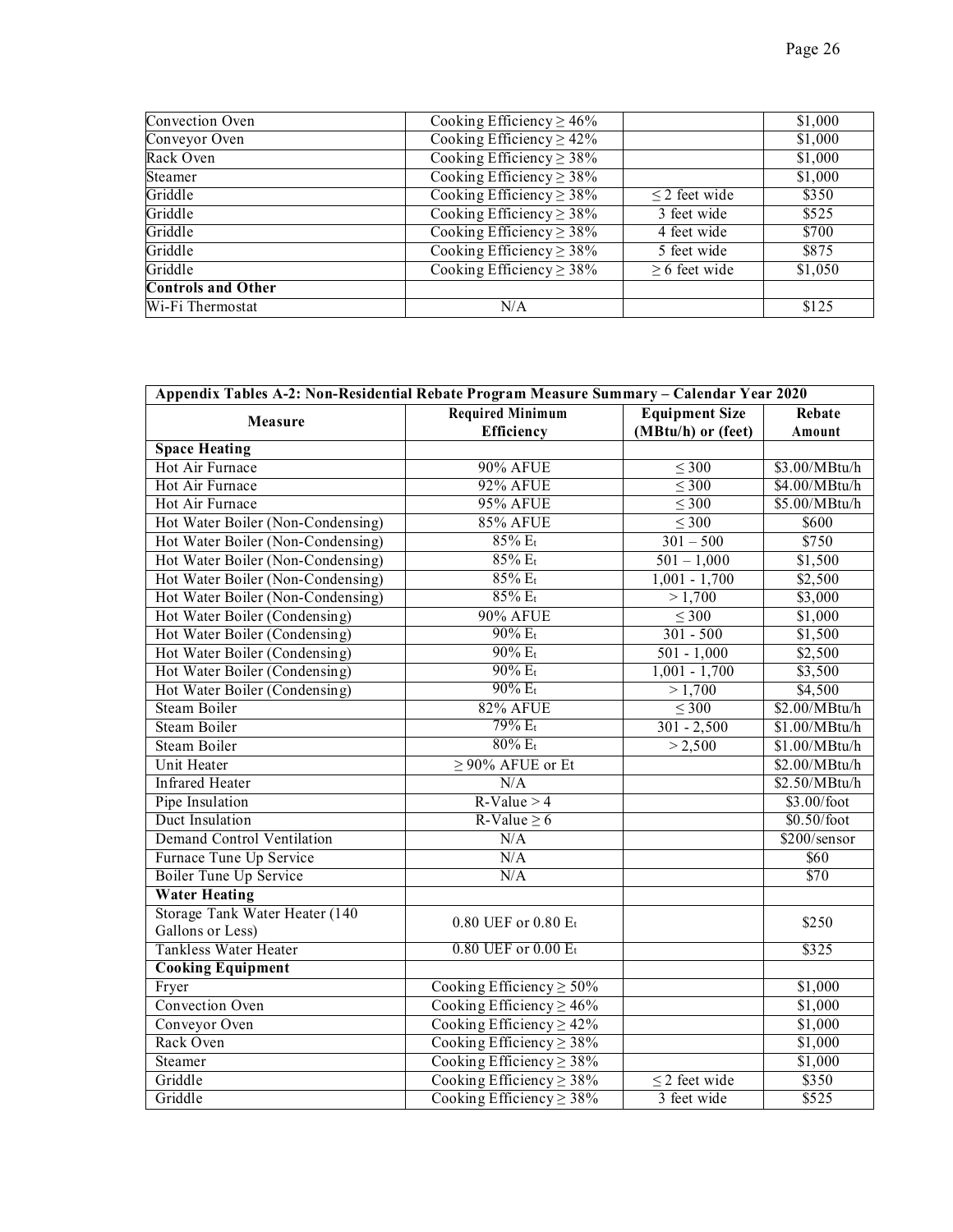| Griddle                   | Cooking Efficiency $\geq$ 38% | 4 feet wide    | \$700   |
|---------------------------|-------------------------------|----------------|---------|
| Griddle                   | Cooking Efficiency $\geq$ 38% | 5 feet wide    | \$875   |
| Griddle                   | Cooking Efficiency $\geq$ 38% | $>6$ feet wide | \$1,050 |
| <b>Controls and Other</b> |                               |                |         |
| Wi-Fi Thermostat          | N/A                           |                | \$125   |
| Clothes Dryer             | Energy Star-Rated             |                | \$50    |

| Appendix Table A-3: Non-Residential Rebate Program Measure Summary - Calendar Year 2021 <sup>20</sup> |                                |                       |                  |  |  |
|-------------------------------------------------------------------------------------------------------|--------------------------------|-----------------------|------------------|--|--|
| <b>Measure</b>                                                                                        | Required Minimum               | <b>Equipment Size</b> | Rebate           |  |  |
|                                                                                                       | Efficiency                     | (MBtu/h) or (feet)    | Amount           |  |  |
| <b>Space Heating</b>                                                                                  |                                |                       |                  |  |  |
| Hot Air Furnace                                                                                       | <b>90% AFUE</b>                | $\leq 300$            | \$3.00/MBtu/h    |  |  |
| Hot Air Furnace                                                                                       | 92% AFUE                       | $\leq 300$            | \$4.00/MBtu/h    |  |  |
| Hot Air Furnace                                                                                       | <b>95% AFUE</b>                | $\leq 300$            | \$5.00/MBtu/h    |  |  |
| Hot Water Boiler (Non-Condensing)                                                                     | <b>85% AFUE</b>                | $\leq 300$            | \$600            |  |  |
| Hot Water Boiler (Non-Condensing)                                                                     | 85% Et                         | $301 - 500$           | \$750            |  |  |
| Hot Water Boiler (Non-Condensing)                                                                     | 85% Et                         | $501 - 1,000$         | \$1,500          |  |  |
| Hot Water Boiler (Non-Condensing)                                                                     | 85% Et                         | $1,001 - 1,700$       | \$2,500          |  |  |
| Hot Water Boiler (Non-Condensing)                                                                     | 85% Et                         | >1,700                | \$3,000          |  |  |
| Hot Water Boiler (Condensing)                                                                         | 90% AFUE                       | $\leq 300$            | \$1,000          |  |  |
| Hot Water Boiler (Condensing)                                                                         | 90% Et                         | $301 - 500$           | \$1,500          |  |  |
| Hot Water Boiler (Condensing)                                                                         | 90% Et                         | $501 - 1,000$         | \$2,500          |  |  |
| Hot Water Boiler (Condensing)                                                                         | $90\%$ E <sub>t</sub>          | $1,001 - 1,700$       | \$3,500          |  |  |
| Hot Water Boiler (Condensing)                                                                         | $90\%$ E <sub>t</sub>          | >1,700                | \$4,500          |  |  |
| <b>Steam Boiler</b>                                                                                   | <b>82% AFUE</b>                | $\leq 300$            | \$2.00/MBtu/h    |  |  |
| <b>Steam Boiler</b>                                                                                   | 79% Et                         | $301 - 2,500$         | \$1.00/MBtu/h    |  |  |
| Steam Boiler                                                                                          | 80% Et                         | > 2,500               | \$1.00/MBtu/h    |  |  |
| Unit Heater                                                                                           | $\geq$ 90% AFUE or Et          |                       | \$2.00/MBtu/h    |  |  |
| <b>Infrared Heater</b>                                                                                | N/A                            |                       | \$2.50/MBtu/h    |  |  |
| Pipe Insulation                                                                                       | $R-Value > 4$                  |                       | \$3.00/foot      |  |  |
| Duct Insulation                                                                                       | R-Value $\geq 6$               |                       | \$0.50/foot      |  |  |
| Demand Control Ventilation                                                                            | N/A                            |                       | $$200/s$ ensor   |  |  |
| Furnace Tune Up Service                                                                               | N/A                            |                       | $\overline{$}50$ |  |  |
| Boiler Tune Up Service                                                                                | N/A                            |                       | $\overline{$50}$ |  |  |
| <b>Water Heating</b>                                                                                  |                                |                       |                  |  |  |
| Storage Tank Water Heater (140                                                                        | 0.80 UEF or $0.80 E_t$         |                       | \$250            |  |  |
| Gallons or Less)                                                                                      |                                |                       |                  |  |  |
| Tankless Water Heater                                                                                 | $0.80$ UEF or $0.00$ Et        |                       | \$200            |  |  |
| <b>Cooking Equipment</b>                                                                              |                                |                       |                  |  |  |
| Fryer                                                                                                 | Cooking Efficiency $\geq 50\%$ |                       | \$1,000          |  |  |
| Convection Oven                                                                                       | Cooking Efficiency $\geq 46\%$ |                       | \$1,000          |  |  |
| Conveyor Oven                                                                                         | Cooking Efficiency $\geq 42\%$ |                       | \$1,000          |  |  |
| Rack Oven                                                                                             | Cooking Efficiency $\geq$ 38%  |                       | \$1,000          |  |  |
| Steamer                                                                                               | Cooking Efficiency $\geq$ 38%  |                       | \$1,000          |  |  |
| Griddle                                                                                               | Cooking Efficiency $\geq$ 38%  | $\leq$ 2 feet wide    | \$350            |  |  |
| Griddle                                                                                               | Cooking Efficiency $\geq$ 38%  | 3 feet wide           | \$525            |  |  |
| Griddle                                                                                               | Cooking Efficiency $\geq 38\%$ | 4 feet wide           | \$700            |  |  |
| Griddle                                                                                               | Cooking Efficiency $\geq$ 38%  | 5 feet wide           | \$875            |  |  |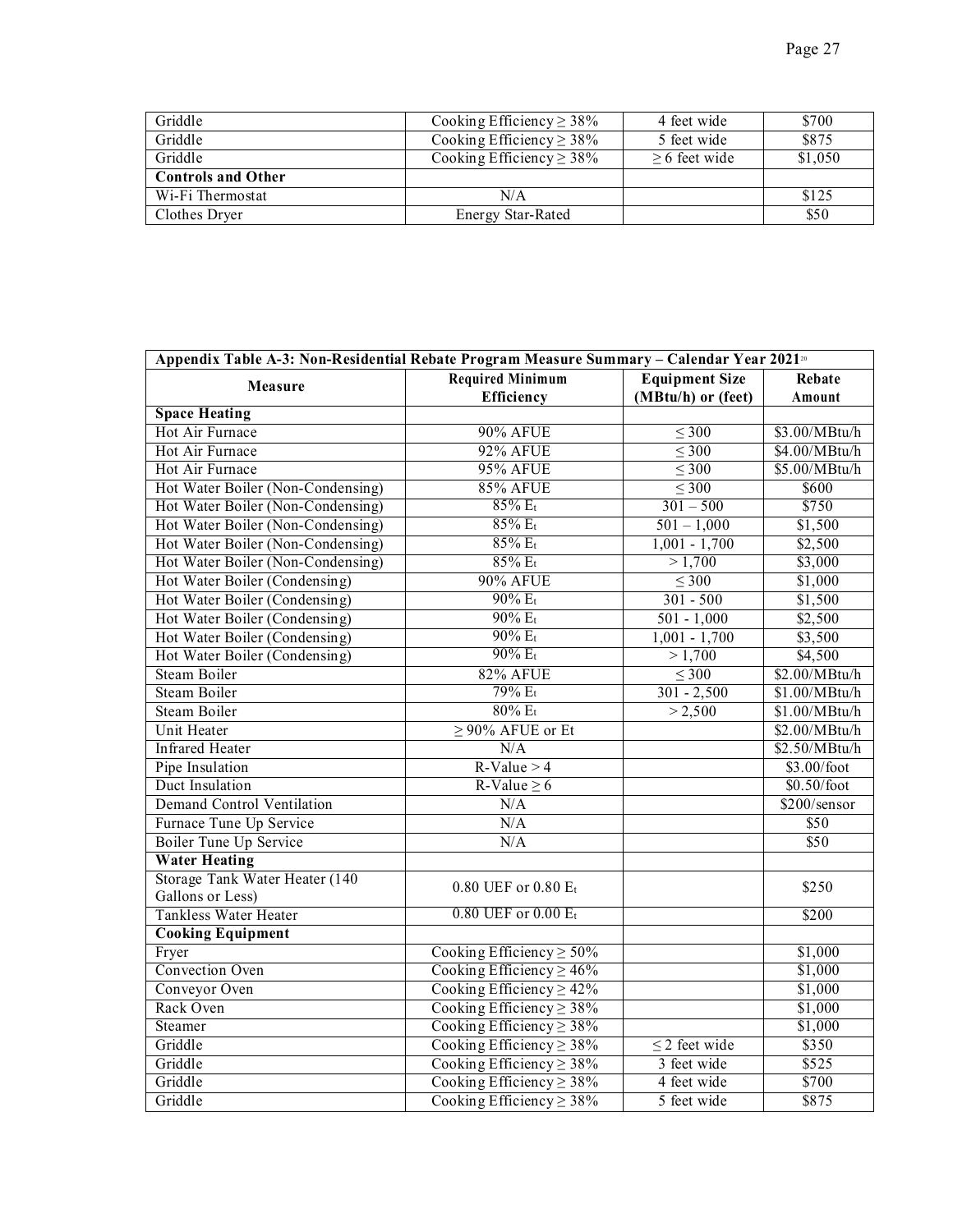| Griddle                   | Cooking Efficiency $\geq$ 38% | $>6$ feet wide | \$1,050 |
|---------------------------|-------------------------------|----------------|---------|
| <b>Controls and Other</b> |                               |                |         |
| Wi-Fi Thermostat          | N/A                           |                |         |
| Clothes Dryer             | Energy Star-Rated             |                | \$50    |

# <span id="page-27-0"></span>**Residential Rebate Program Measures and Rebates**

Residential Rebate Program eligible measures and rebates for 2019 are shown in Appendix Table

A-4. Measures and rebates for 2020 are shown in Appendix Table A-5. Measures and rebates for 2021 are

shown in Appendix Table A-6.

| Appendix Table A-4: Residential Rebates Program Measure Summary - Calendar Year 2019 |                                    |                      |  |
|--------------------------------------------------------------------------------------|------------------------------------|----------------------|--|
|                                                                                      | <b>Required Minimum Efficiency</b> | <b>Rebate Amount</b> |  |
| <b>Space Heating</b>                                                                 |                                    |                      |  |
| Hot Air Furnace Residential                                                          | 92% AFUE                           | \$400                |  |
| Hot Air Furnace Residential                                                          | 95% AFUE                           | \$500                |  |
| Hot Air Furnace With ECM                                                             | 92% AFUE                           | \$425                |  |
| Hot Air Furnace With ECM                                                             | 95% AFUE                           | \$525                |  |
| <b>Hot Water Boiler</b>                                                              | <b>85% AFUE</b>                    | \$200                |  |
| Hot Water Boiler                                                                     | <b>90% AFUE</b>                    | \$600                |  |
| Steam Boiler                                                                         | <b>82% AFUE</b>                    | \$100                |  |
| Appliance Rebates - Furnace Tune Up                                                  | N/A                                | \$60                 |  |
| Appliance Rebates - Boiler Tune Up                                                   | N/A                                | \$70                 |  |
| <b>Water Heating</b>                                                                 |                                    |                      |  |
| Storage Tank Water Heater (55 Gallons or Less)                                       | 0.64 UEF or 0.67 EF                | $\overline{$75}$     |  |
| Storage Tank Water Heater (55 Gallons or Less)                                       | 0.80 UEF                           | \$250                |  |
| Storage Tank Water Heater (More Than 55<br>Gallons)                                  | 0.78 UEF or 0.77 EF                | \$150                |  |
| Tankless Water Heater                                                                | 0.87 UEF or 0.90 EF                | \$325                |  |
| <b>Other Gas Appliances</b>                                                          |                                    |                      |  |
| Clothes Dryer                                                                        | Energy Star Rated                  | \$50                 |  |
| Pool Heater                                                                          | 84% Thermal Efficiency             | \$40                 |  |
| Pool Heater                                                                          | 86% Thermal Efficiency             | \$80                 |  |
| Pool Heater                                                                          | 90% Thermal Efficiency             | \$120                |  |
| Pool Heater                                                                          | 95% Thermal Efficiency             | \$160                |  |
| Controls                                                                             |                                    |                      |  |
| Wi-Fi Thermostat                                                                     | N/A                                | \$125                |  |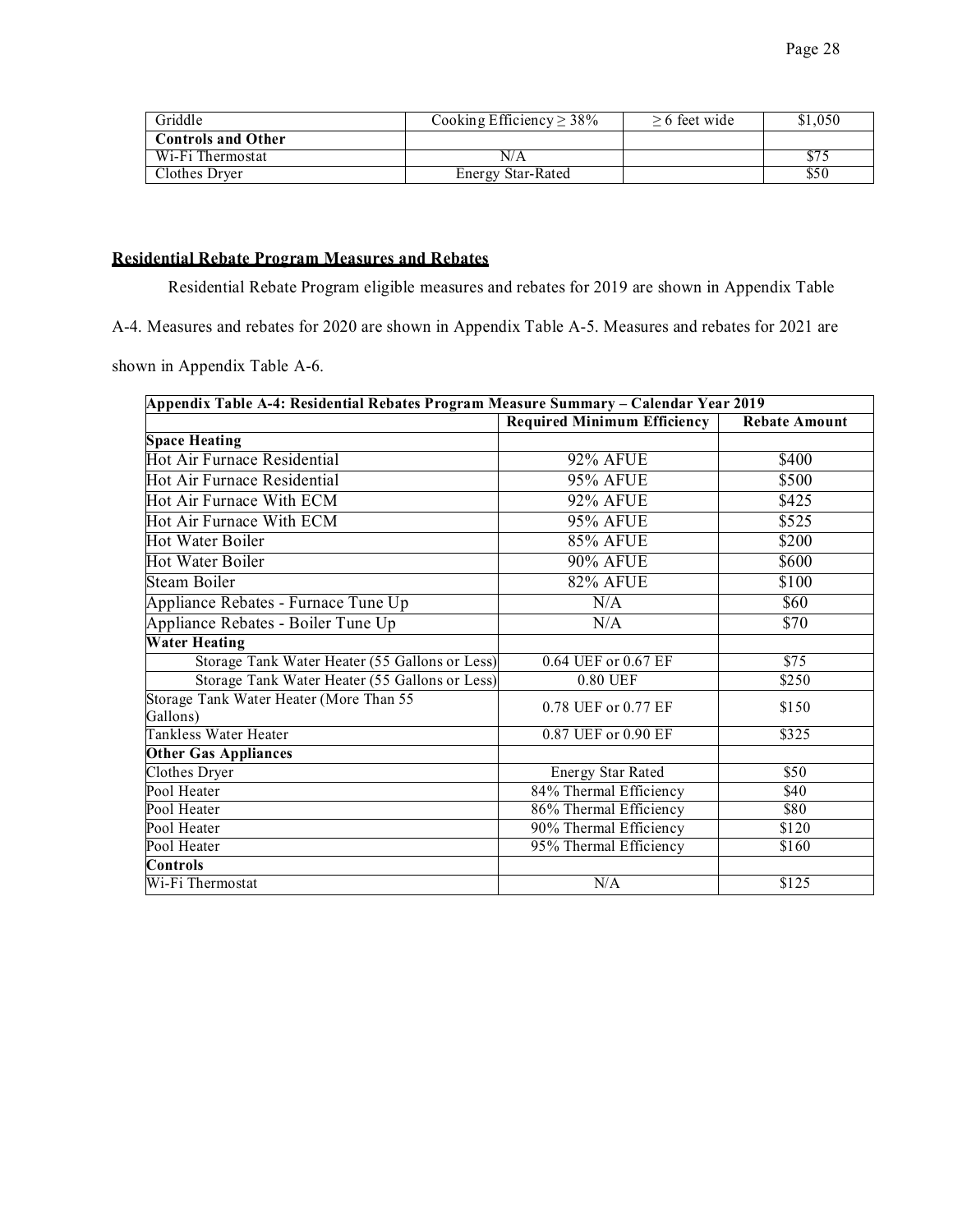| Appendix Table A-5: Residential Rebates Program Measure Summary – Calendar Year 2020 |                                    |                      |  |
|--------------------------------------------------------------------------------------|------------------------------------|----------------------|--|
|                                                                                      | <b>Required Minimum Efficiency</b> | <b>Rebate Amount</b> |  |
| <b>Space Heating</b>                                                                 |                                    |                      |  |
| Hot Air Furnace                                                                      | 95% AFUE                           | \$500                |  |
| Hot Air Furnace with ECM                                                             | 95% AFUE                           | \$525                |  |
| Hot Water Boiler                                                                     | 90% AFUE                           | \$600                |  |
| Steam Boiler                                                                         | <b>82% AFUE</b>                    | \$100                |  |
| Furnace Tune Up Service                                                              | N/A                                | \$60                 |  |
| Boiler Tune Up Service                                                               | N/A                                | \$70                 |  |
| <b>Water Heating</b>                                                                 |                                    |                      |  |
| Storage Tank Water Heater (55 Gallons or Less) 0.64 UEF or 0.67 EF                   |                                    | \$75                 |  |
| Storage Tank Water Heater (55 Gallons or Less) 0.80 UEF                              |                                    | \$250                |  |
| Storage Tank Water Heater (More Than 55<br>Gallons)                                  | 0.78 UEF or 0.77 EF                | \$150                |  |
| Tankless Water Heater                                                                | 0.87 UEF or 0.90 EF                | \$325                |  |
| <b>Other Gas Appliances</b>                                                          |                                    |                      |  |
| Clothes Dryer                                                                        | Energy Star Rated                  | \$50                 |  |
| Pool Heater                                                                          | 84% Thermal Efficiency             | \$40                 |  |
| Pool Heater                                                                          | 86% Thermal Efficiency             | \$80                 |  |
| Pool Heater                                                                          | 90% Thermal Efficiency             | \$120                |  |
| Pool Heater                                                                          | 95% Thermal Efficiency             | \$160                |  |
| Controls                                                                             |                                    |                      |  |
| Wi-Fi Thermostat                                                                     | N/A                                | \$125                |  |

| Appendix Table A-6: Residential Rebates Program Measure Summary - Calendar Year 2021 |                                    |                      |  |
|--------------------------------------------------------------------------------------|------------------------------------|----------------------|--|
|                                                                                      | <b>Required Minimum Efficiency</b> | <b>Rebate Amount</b> |  |
| <b>Space Heating</b>                                                                 |                                    |                      |  |
| Hot Air Furnace including ECM with an Electric Air<br>Source Heat Pump               | 95% AFUE/14 SEER                   | \$800                |  |
| <b>Hot Air Furnace</b>                                                               | 95% AFUE                           | \$100                |  |
| Hot Air Furnace with ECM                                                             | 95% AFUE                           | \$500                |  |
| Hot Water Boiler                                                                     | 90% AFUE                           | \$500                |  |
| Steam Boiler                                                                         | <b>82% AFUE</b>                    | \$100                |  |
| Furnace Tune Up Service                                                              | N/A                                | \$50                 |  |
| Boiler Tune Up Service                                                               | N/A                                | \$50                 |  |
| <b>Water Heating</b>                                                                 |                                    |                      |  |
| Storage Tank Water Heater (55 Gallons or Less) 0.64 UEF or 0.67 EF                   |                                    | \$75                 |  |
| Storage Tank Water Heater (55 Gallons or Less) 0.80 UEF                              |                                    | \$250                |  |
| Storage Tank Water Heater (More Than 55<br>Gallons)                                  | 0.78 UEF or 0.77 EF                | \$150                |  |
| Tankless Water Heater                                                                | 0.87 UEF or 0.90 EF                | \$200                |  |
| <b>Other Gas Appliances</b>                                                          |                                    |                      |  |
| Clothes Dryer                                                                        | Energy Star Rated                  | \$50                 |  |
| Pool Heater                                                                          | 84% Thermal Efficiency             | \$40                 |  |
| Pool Heater                                                                          | 86% Thermal Efficiency             | \$80                 |  |
| Pool Heater                                                                          | 90% Thermal Efficiency             | \$120                |  |
| Pool Heater                                                                          | 95% Thermal Efficiency             | \$160                |  |
| Controls                                                                             |                                    |                      |  |
| Wi-Fi Thermostat                                                                     | N/A                                | \$75                 |  |